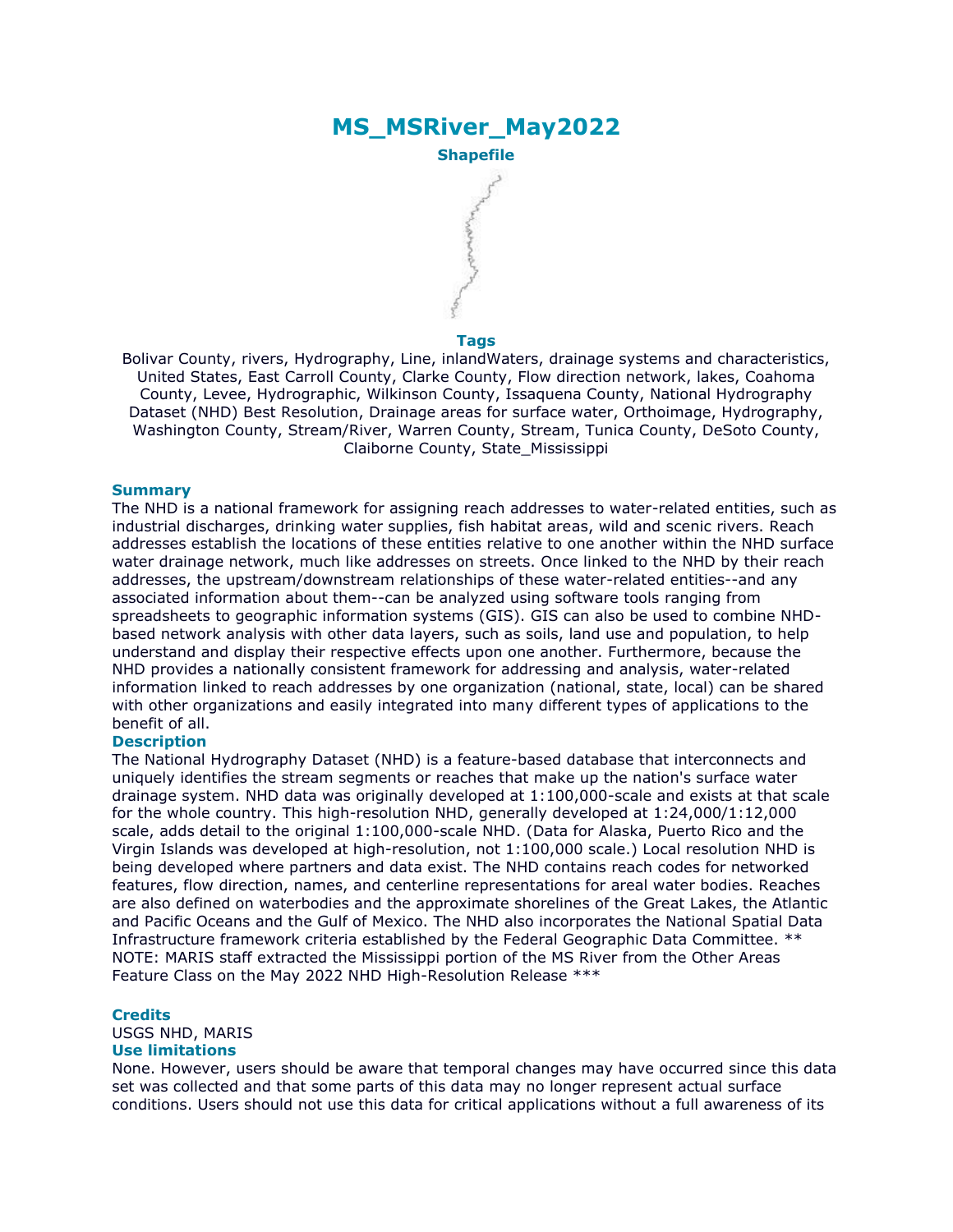limitations. Acknowledgment of the U.S. Geological Survey would be appreciated for products derived from these data.

### **Extent**

**West** -91.657993 **East** -90.238540 **North** 35.013862 **South** 30.989779

### **Scale Range**

**Maximum (zoomed in)** 1:24,000 **Minimum (zoomed out)** 1:24,000

[ArcGIS Metadata](file:///C:/Users/swalker/AppData/Local/Temp/arcA846/tmpFAD.tmp.htm%23arcgisMetadata) [►](file:///C:/Users/swalker/AppData/Local/Temp/arcA846/tmpFAD.tmp.htm%23arcgisMetadata)

## **[Topics and Keywords](file:///C:/Users/swalker/AppData/Local/Temp/arcA846/tmpFAD.tmp.htm%23true) [►](file:///C:/Users/swalker/AppData/Local/Temp/arcA846/tmpFAD.tmp.htm%23true)**

THEMES OR CATEGORIES OF THE RESOURCE inlandWaters, boundaries

**\*** CONTENT TYPE Downloadable Data EXPORT TO FGDC CSDGM XML FORMAT AS RESOURCE DESCRIPTION NO

PLACE KEYWORDS Crittenden County, Covington County, Hardeman County, Chester County, Alcorn County, Bolivar County, Lawrence County, Lincoln County, Franklin County, Sunflower County, Lee County, Illinois, Simpson County, Tallahatchie County, Livingston County, Tangipahoa County, Kentucky, Tishomingo County, Alabama, KY, United States, Neshoba County, George County, East Carroll County, Carlisle County, Henderson County, Holmes County, AR, Lake County, Mississippi County, West Feliciana County, Tensas County, Jefferson County, Carroll County, Webster County, Quitman County, Clarke County, Phillips County, AL, Forrest County, Smith County, Madison County, Jones County, Lafayette County, US, Marion County, Harrison County, Mobile County, Arkansas, Amite County, St. Charles County, Louisiana, IL, Walthall County, Fulton County, Hickman County, Fayette County, Adams County, Pontotoc County, Pike County, Pemiscot County, Coahoma County, Jefferson Davis County, Pearl River County, St. Tammany County, Prentiss County, Montgomery County, Lowndes County, Stone County, Scott County, Ballard County, Ascension County, MO, Attala County, Tate County, Mississippi, Orleans County, St. Bernard County, Oktibbeha County, Plaquemines County, Decatur County, Chickasaw County, Wilkinson County, Issaquena County, LA, Tippah County, Concordia County, Alexander County, Lamar County, Clay County, McNairy County, Lauderdale County, Monroe County, Desha County, St. Helena County, Panola County, Chicot County, Washington County, East Feliciana County, Marengo County, Sumter County, TN, East Baton Rouge County, Sharkey County, Baldwin County, Colbert County, Tennessee, Rankin County, Hardin County, Greene County, Benton County, Warren County, Kemper County, Marshall County, Newton County, Hinds County, Itawamba County, Tunica County, Union County, Dyer County, New Madrid County, Leflore County, West Baton Rouge County, DeSoto County, Yalobusha County, Humphreys County, Choctaw County, Claiborne County, St. James County, Perry County, MS, Pickens County, Calhoun County, Copiah County, Iberville County, Winston County, Hale County, Tipton County, Jasper County, Shelby County, Noxubee County, Jackson County, Leake County, Pointe Coupee County, Yazoo County, St. John the Baptist County, Haywood County, State\_Mississippi, Hancock County, Wayne County, Grenada County, Missouri

T[HESAURUS](file:///C:/Users/swalker/AppData/Local/Temp/arcA846/tmpFAD.tmp.htm%23ID0EA0YE0QHA) ▶ TITLE Geographic Names Information System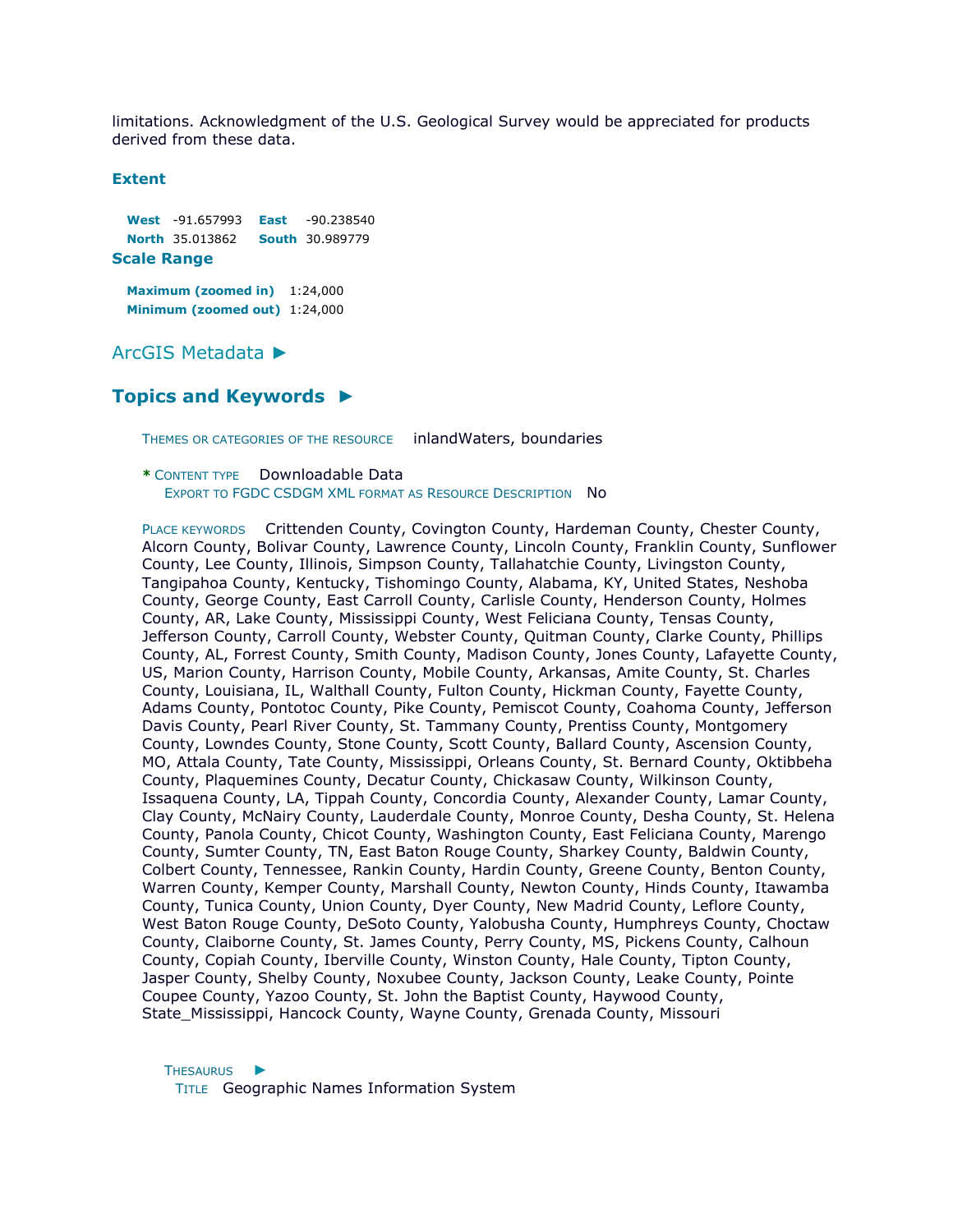*Hide [Thesaurus](file:///C:/Users/swalker/AppData/Local/Temp/arcA846/tmpFAD.tmp.htm%23ID0EA0YE0QHA) [▲](file:///C:/Users/swalker/AppData/Local/Temp/arcA846/tmpFAD.tmp.htm%23ID0EA0YE0QHA)*

THEME KEYWORDS Swamp, Reservoir, dams, Ice mass, Wash, Estuary, Gaging Station, Subbasin, Sea/Ocean, Canal/Ditch, rivers, Lock Chamber, Drainageway, HU4, Line, Playa, drainage systems and characteristics, Underground Conduit, Sink/Rise, Nonearthen Shore, Watershed Boundaries, artificial path, Watershed, Flow direction network, lakes, Dam/Weir, Well, Bridge, Boundaries, Gate, Area to be submerged, Connector, State, Area of Complex Channels, Levee, Esri File GeoDatabase 10, Hydrographic, Rock, Tunnel, Hazard Zone, Point, Topographic, HU14, Reach code, HU6, Sub-region, Boundary, Subwatershed, WBD, HU10, Wall, Watershed Boundary Dataset, Flume, Hydrologic Units, boundaries, HU2, Subbasin, Basin, ForeShore, Region, Rapids, National Hydrography Dataset (NHD) Best Resolution, Drainage areas for surface water, Orthoimage, Hydrography, Spillway, Marsh, Special Use Zone, Administrative watershed units, Pond, HUC, Special Use Zone Limit, Stream/River, Stream, Reef, Water Intake Outflow, HU16, Submerged Stream, Waterfall, Subregion, Reach, Surface water systems, HU8, Inundation Area, Coastline, Sounding Datum Line, PointEvent, Hydrologic Unit Code, Bay/Inlet, HU12

THEME KEYWORDS Hydrography, ngda

T[HESAURUS](file:///C:/Users/swalker/AppData/Local/Temp/arcA846/tmpFAD.tmp.htm%23ID0EACOHA) ▶ TITLE Geospatial Platform

*Hide [Thesaurus](file:///C:/Users/swalker/AppData/Local/Temp/arcA846/tmpFAD.tmp.htm%23ID0EACOHA) [▲](file:///C:/Users/swalker/AppData/Local/Temp/arcA846/tmpFAD.tmp.htm%23ID0EACOHA)*

THEME KEYWORDS inlandWaters

T[HESAURUS](file:///C:/Users/swalker/AppData/Local/Temp/arcA846/tmpFAD.tmp.htm%23ID0EABNHA) ▶ TITLE ISO 19115 Topic Category

*Hide [Thesaurus](file:///C:/Users/swalker/AppData/Local/Temp/arcA846/tmpFAD.tmp.htm%23ID0EABNHA) [▲](file:///C:/Users/swalker/AppData/Local/Temp/arcA846/tmpFAD.tmp.htm%23ID0EABNHA)*

*Hide [Topics and Keywords](file:///C:/Users/swalker/AppData/Local/Temp/arcA846/tmpFAD.tmp.htm%23true) [▲](file:///C:/Users/swalker/AppData/Local/Temp/arcA846/tmpFAD.tmp.htm%23true)*

# **[Citation](file:///C:/Users/swalker/AppData/Local/Temp/arcA846/tmpFAD.tmp.htm%23ID0EWHA) [►](file:///C:/Users/swalker/AppData/Local/Temp/arcA846/tmpFAD.tmp.htm%23ID0EWHA)**

```
* TITLE MS_MSRiver_May2022 
PUBLICATION DATE 2022-05-07
```
PRESENTATION FORMATS digital map FGDC GEOSPATIAL PRESENTATION FORMAT vector digital data

*Hide [Citation](file:///C:/Users/swalker/AppData/Local/Temp/arcA846/tmpFAD.tmp.htm%23ID0EWHA) [▲](file:///C:/Users/swalker/AppData/Local/Temp/arcA846/tmpFAD.tmp.htm%23ID0EWHA)*

## **[Citation Contacts](file:///C:/Users/swalker/AppData/Local/Temp/arcA846/tmpFAD.tmp.htm%23ID0EDWHA) [►](file:///C:/Users/swalker/AppData/Local/Temp/arcA846/tmpFAD.tmp.htm%23ID0EDWHA)**

RESPONSIBLE PARTY ORGANIZATION'S NAME U.S. Geological Survey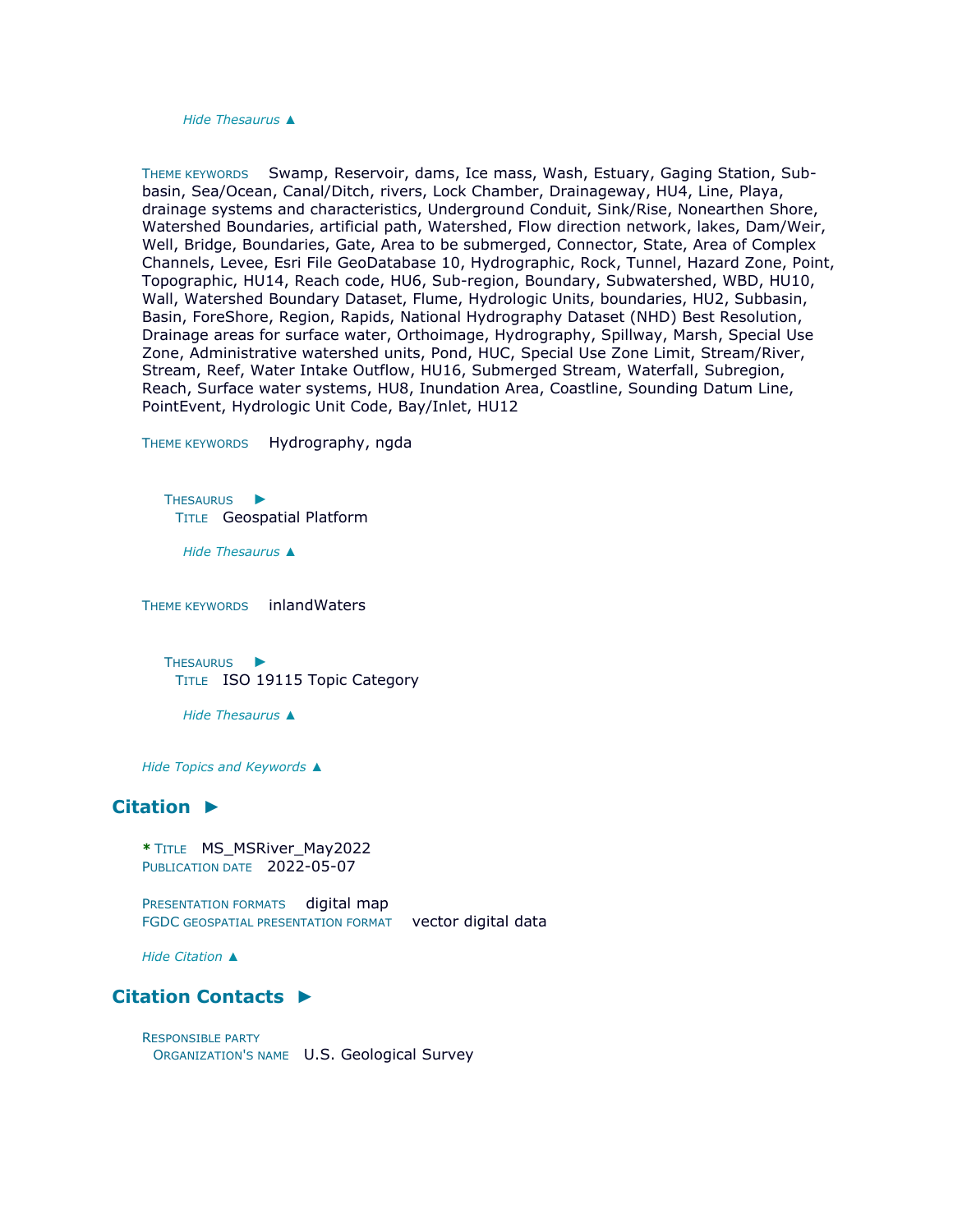CONTACT'S ROLE publisher

C[ONTACT INFORMATION](file:///C:/Users/swalker/AppData/Local/Temp/arcA846/tmpFAD.tmp.htm%23ID0EBDWHA)  $\blacktriangleright$ **ADDRESS** DELIVERY POINT Reston, VA

*Hide [Contact information](file:///C:/Users/swalker/AppData/Local/Temp/arcA846/tmpFAD.tmp.htm%23ID0EBDWHA) [▲](file:///C:/Users/swalker/AppData/Local/Temp/arcA846/tmpFAD.tmp.htm%23ID0EBDWHA)*

RESPONSIBLE PARTY ORGANIZATION'S NAME U.S. Geological Survey, National Geospatial Program CONTACT'S ROLE originator

*Hide [Citation Contacts](file:///C:/Users/swalker/AppData/Local/Temp/arcA846/tmpFAD.tmp.htm%23ID0EDWHA) [▲](file:///C:/Users/swalker/AppData/Local/Temp/arcA846/tmpFAD.tmp.htm%23ID0EDWHA)*

## **[Resource](file:///C:/Users/swalker/AppData/Local/Temp/arcA846/tmpFAD.tmp.htm%23ID0EEBHRA) Details [►](file:///C:/Users/swalker/AppData/Local/Temp/arcA846/tmpFAD.tmp.htm%23ID0EEBHRA)**

DATASET LANGUAGES English (UNITED STATES)

STATUS completed SPATIAL REPRESENTATION TYPE **\*** vector

GRAPHIC OVERVIEW

FILE NAME https://prd-

tnm.s3.amazonaws.com/StagedProducts/Hydrography/NHD/State/GDB/NHD\_H\_Mississippi \_State\_GDB.jpg FILE DESCRIPTION Thumbnail JPG image FILE TYPE JPEG

SUPPLEMENTAL INFORMATION

This data comprises hydrological data, including flow lines, water bodies and water features.

**\*** PROCESSING ENVIRONMENT Version 6.2 (Build 9200) ; Esri ArcGIS 10.9.1.28388

**CREDITS** USGS NHD, MARIS

ARCGIS ITEM PROPERTIES

**\*** NAME MS\_MSRiver\_May2022

**\*** SIZE 3.446

**\*** LOCATION file://\\DESKTOP-

TP9LNVL\F\$\DATA\00\_HYDROLOGY\NHD\_2022\_High\_May\MS\_MSRiver\_May2022.shp **\*** ACCESS PROTOCOL Local Area Network

*Hide [Resource Details](file:///C:/Users/swalker/AppData/Local/Temp/arcA846/tmpFAD.tmp.htm%23ID0EEBHRA) [▲](file:///C:/Users/swalker/AppData/Local/Temp/arcA846/tmpFAD.tmp.htm%23ID0EEBHRA)*

# **[Extents](file:///C:/Users/swalker/AppData/Local/Temp/arcA846/tmpFAD.tmp.htm%23ID0EECBHRA) [►](file:///C:/Users/swalker/AppData/Local/Temp/arcA846/tmpFAD.tmp.htm%23ID0EECBHRA)**

EXTENT **DESCRIPTION** publication date

TEMPORAL EXTENT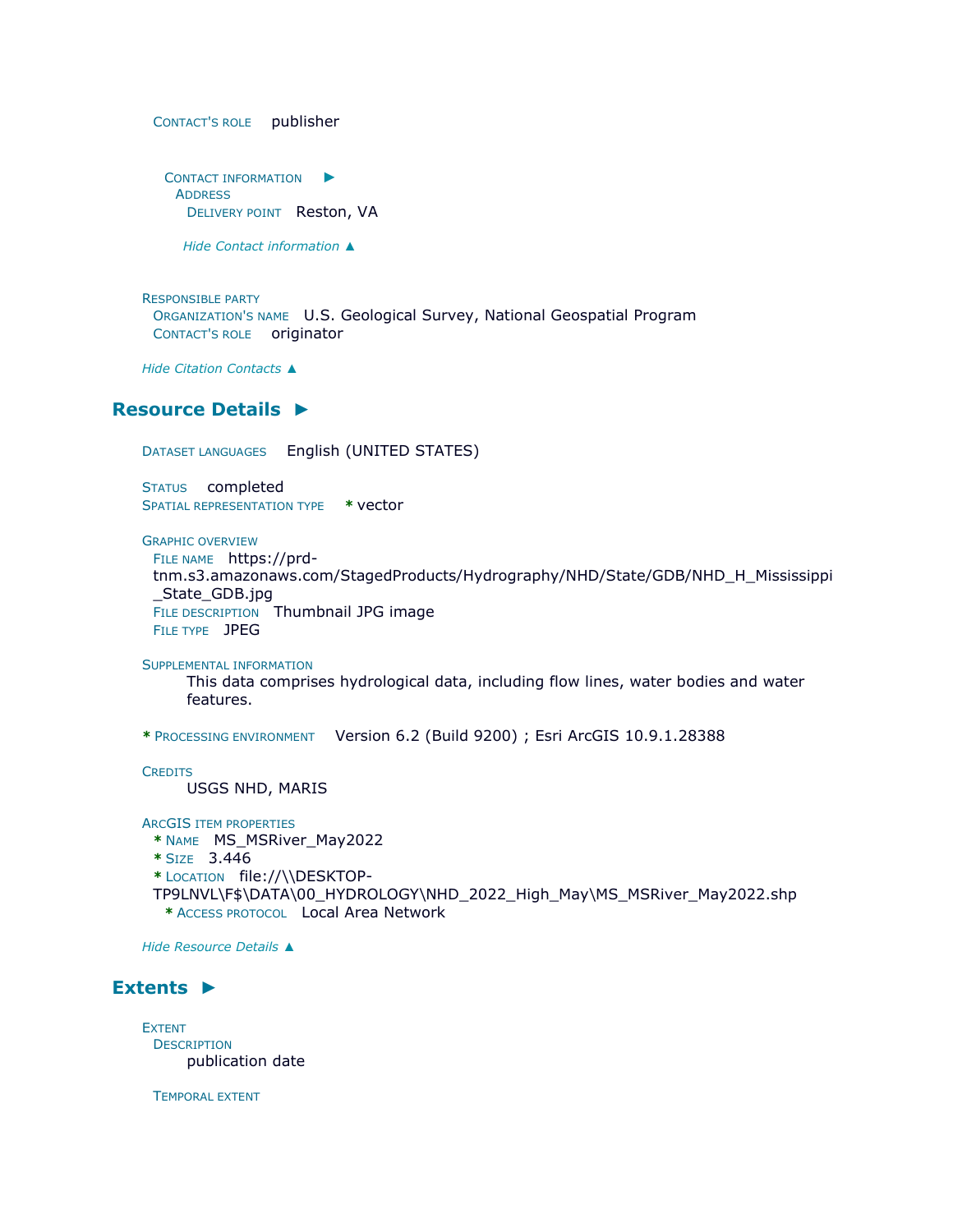```
BEGINNING DATE 2022-05-06 
  ENDING DATE 2022-05-07
EXTENT
 GEOGRAPHIC EXTENT
  BOUNDING RECTANGLE
    WEST LONGITUDE -91.6843211608223 
    EAST LONGITUDE -87.2019884407156 
    SOUTH LATITUDE 29.2911016525886 
    NORTH LATITUDE 37.1218404307785
EXTENT
 GEOGRAPHIC EXTENT
  BOUNDING RECTANGLE
    EXTENT TYPE Extent used for searching 
    * WEST LONGITUDE -91.657993 
    * EAST LONGITUDE -90.238540 
    * NORTH LATITUDE 35.013862 
    * SOUTH LATITUDE 30.989779 
    * EXTENT CONTAINS THE RESOURCE Yes
EXTENT IN THE ITEM'S COORDINATE SYSTEM
 * WEST LONGITUDE -91.657993 
 * EAST LONGITUDE -90.238540 
 * SOUTH LATITUDE 30.989779 
 * NORTH LATITUDE 35.013862 
 * EXTENT CONTAINS THE RESOURCE Yes
```
*Hide [Extents](file:///C:/Users/swalker/AppData/Local/Temp/arcA846/tmpFAD.tmp.htm%23ID0EECBHRA) [▲](file:///C:/Users/swalker/AppData/Local/Temp/arcA846/tmpFAD.tmp.htm%23ID0EECBHRA)*

# **[Resource Maintenance](file:///C:/Users/swalker/AppData/Local/Temp/arcA846/tmpFAD.tmp.htm%23ID0ESHA) [►](file:///C:/Users/swalker/AppData/Local/Temp/arcA846/tmpFAD.tmp.htm%23ID0ESHA)**

RESOURCE MAINTENANCE UPDATE FREQUENCY irregular

*Hide [Resource Maintenance](file:///C:/Users/swalker/AppData/Local/Temp/arcA846/tmpFAD.tmp.htm%23ID0ESHA) [▲](file:///C:/Users/swalker/AppData/Local/Temp/arcA846/tmpFAD.tmp.htm%23ID0ESHA)*

# **[Resource Constraints](file:///C:/Users/swalker/AppData/Local/Temp/arcA846/tmpFAD.tmp.htm%23ID0ELHA) [►](file:///C:/Users/swalker/AppData/Local/Temp/arcA846/tmpFAD.tmp.htm%23ID0ELHA)**

LEGAL CONSTRAINTS

```
LIMITATIONS OF USE
```
No liability for content or accuracy is presumed by USGS for data.

# **CONSTRAINTS**

LIMITATIONS OF USE

None. However, users should be aware that temporal changes may have occurred since this data set was collected and that some parts of this data may no longer represent actual surface conditions. Users should not use this data for critical applications without a full awareness of its limitations. Acknowledgment of the U.S. Geological Survey would be appreciated for products derived from these data.

*Hide [Resource Constraints](file:///C:/Users/swalker/AppData/Local/Temp/arcA846/tmpFAD.tmp.htm%23ID0ELHA) [▲](file:///C:/Users/swalker/AppData/Local/Temp/arcA846/tmpFAD.tmp.htm%23ID0ELHA)*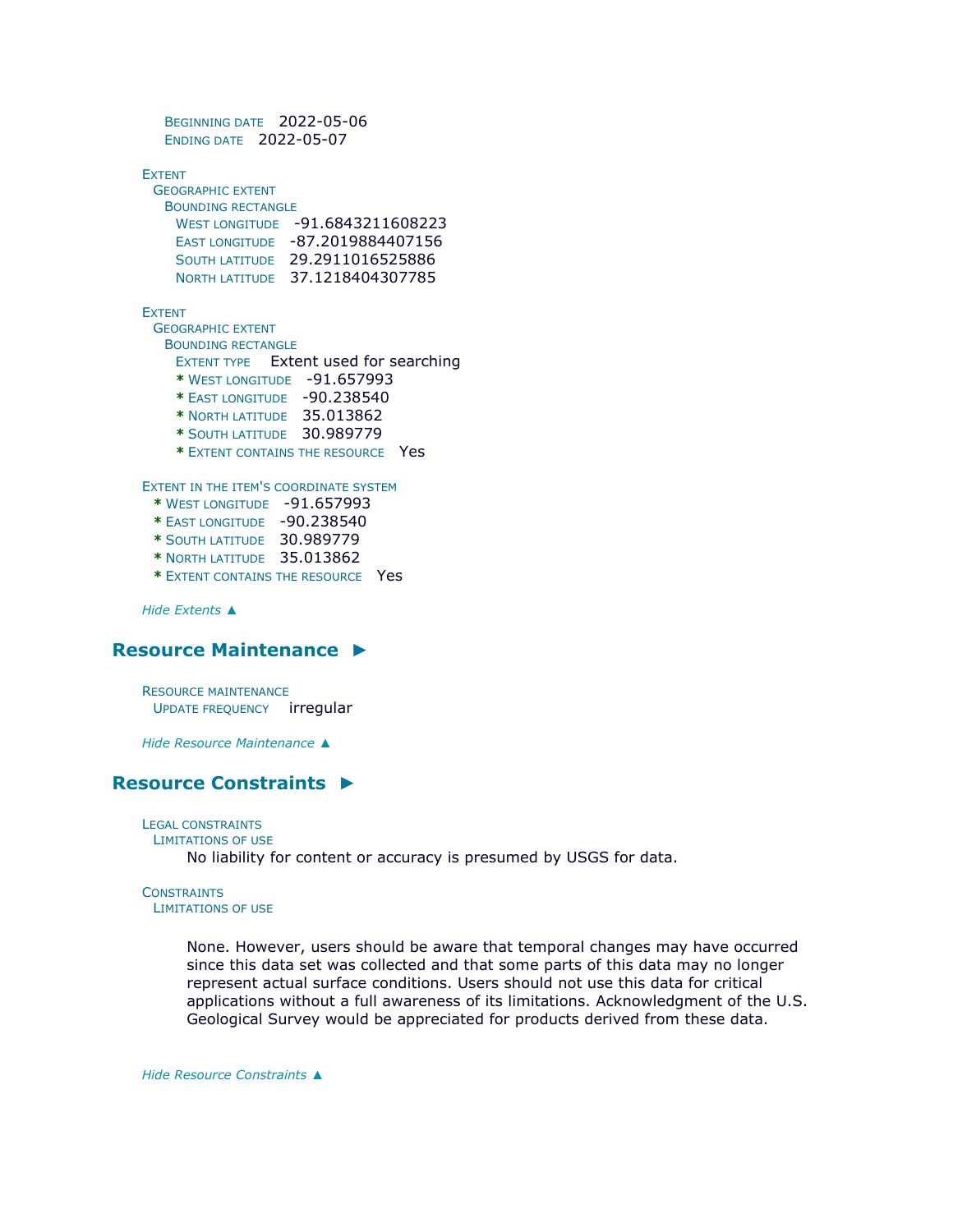## **[Spatial Reference](file:///C:/Users/swalker/AppData/Local/Temp/arcA846/tmpFAD.tmp.htm%23ID0EDAHRA) [►](file:///C:/Users/swalker/AppData/Local/Temp/arcA846/tmpFAD.tmp.htm%23ID0EDAHRA)**

ARCGIS COORDINATE SYSTEM

```
* TYPE Geographic
```
- **\*** GEOGRAPHIC COORDINATE REFERENCE GCS\_North\_American\_1983
- **\*** COORDINATE REFERENCE DETAILS

```
GEOGRAPHIC COORDINATE SYSTEM
 WELL-KNOWN IDENTIFIER 4269
 X ORIGIN -400 
 Y ORIGIN -400
 XY SCALE 11258999068426.238 
 Z ORIGIN -100000 
 Z SCALE 10000 
 M ORIGIN -100000 
 M SCALE 10000 
 XY TOLERANCE 8.983152841195215e-09 
 Z TOLERANCE 0.001 
 M TOLERANCE 0.001
 HIGH PRECISION true 
 LEFT LONGITUDE -180
 LATEST WELL-KNOWN IDENTIFIER 4269
 VCSWKID 5703 
 LATESTVCSWKID 5703 
 WELL-KNOWN TEXT
 GEOGCS["GCS_North_American_1983",DATUM["D_North_American_1983",SPHEROID["
 GRS_1980",6378137.0,298.257222101]],PRIMEM["Greenwich",0.0],UNIT["Degree",0.01
 74532925199433],AUTHORITY["EPSG",4269]],VERTCS["NAVD_1988",VDATUM["North_
 American_Vertical_Datum_1988"],PARAMETER["Vertical_Shift",0.0],PARAMETER["Directi
 on",1.0],UNIT["Meter",1.0],AUTHORITY["EPSG",5703]]
```
REFERENCE SYSTEM IDENTIFIER

- **\*** VALUE 4269
- **\*** CODESPACE EPSG
- **\*** VERSION 6.5(3.0.1)

*Hide [Spatial Reference](file:///C:/Users/swalker/AppData/Local/Temp/arcA846/tmpFAD.tmp.htm%23ID0EDAHRA) [▲](file:///C:/Users/swalker/AppData/Local/Temp/arcA846/tmpFAD.tmp.htm%23ID0EDAHRA)*

# **[Spatial Data Properties](file:///C:/Users/swalker/AppData/Local/Temp/arcA846/tmpFAD.tmp.htm%23ID0EABA) [►](file:///C:/Users/swalker/AppData/Local/Temp/arcA846/tmpFAD.tmp.htm%23ID0EABA)**

V[ECTOR](file:///C:/Users/swalker/AppData/Local/Temp/arcA846/tmpFAD.tmp.htm%23ID0EBABA) ► **\*** LEVEL OF TOPOLOGY FOR THIS DATASET geometry only

GEOMETRIC OBJECTS FEATURE CLASS NAME MS\_MSRiver\_May2022 **\*** OBJECT TYPE composite

**\*** OBJECT COUNT 12

*Hide [Vector](file:///C:/Users/swalker/AppData/Local/Temp/arcA846/tmpFAD.tmp.htm%23ID0EBABA) [▲](file:///C:/Users/swalker/AppData/Local/Temp/arcA846/tmpFAD.tmp.htm%23ID0EBABA)*

ARCGIS FEATURE CLASS P[ROPERTIES](file:///C:/Users/swalker/AppData/Local/Temp/arcA846/tmpFAD.tmp.htm%23ID0EA) ► FEATURE CLASS NAME MS\_MSRiver\_May2022 **\*** FEATURE TYPE Simple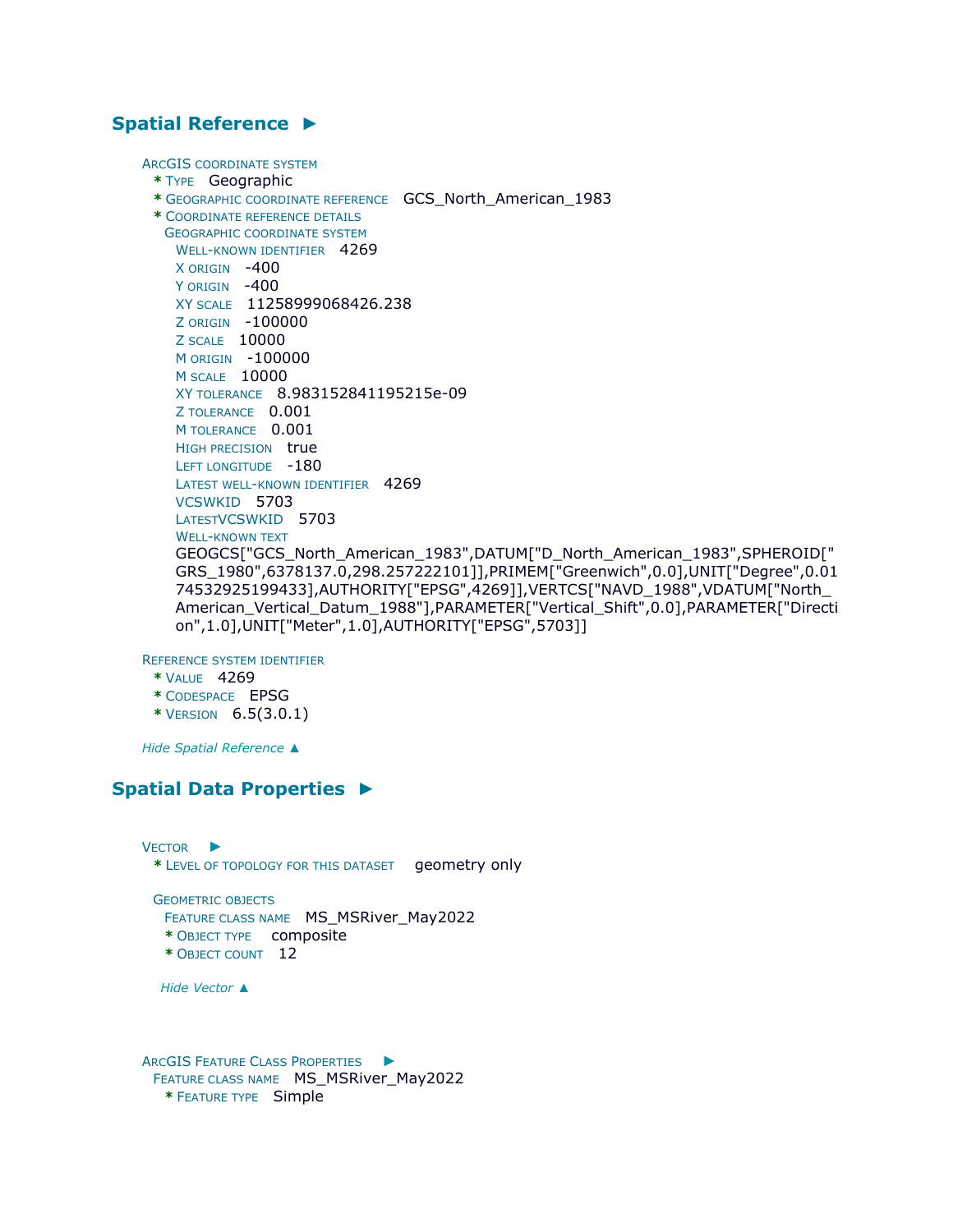**\*** GEOMETRY TYPE Polygon **\*** HAS TOPOLOGY FALSE **\*** FEATURE COUNT 12 **\*** SPATIAL INDEX TRUE **\*** LINEAR REFERENCING TRUE

*Hide [ArcGIS Feature Class Properties](file:///C:/Users/swalker/AppData/Local/Temp/arcA846/tmpFAD.tmp.htm%23ID0EA) [▲](file:///C:/Users/swalker/AppData/Local/Temp/arcA846/tmpFAD.tmp.htm%23ID0EA)*

*Hide [Spatial Data Properties](file:///C:/Users/swalker/AppData/Local/Temp/arcA846/tmpFAD.tmp.htm%23ID0EABA) [▲](file:///C:/Users/swalker/AppData/Local/Temp/arcA846/tmpFAD.tmp.htm%23ID0EABA)*



S[COPE OF QUALITY INFORMATION](file:///C:/Users/swalker/AppData/Local/Temp/arcA846/tmpFAD.tmp.htm%23ID0EAHFA)  $\blacktriangleright$ RESOURCE LEVEL dataset

*Hide [Scope of quality information](file:///C:/Users/swalker/AppData/Local/Temp/arcA846/tmpFAD.tmp.htm%23ID0EAHFA) [▲](file:///C:/Users/swalker/AppData/Local/Temp/arcA846/tmpFAD.tmp.htm%23ID0EAHFA)*

DATA QUALITY REPORT - T[OPOLOGICAL CONSISTENCY](file:///C:/Users/swalker/AppData/Local/Temp/arcA846/tmpFAD.tmp.htm%23ID0EGFA) ► EVALUATION METHOD

> Points, nodes, lines, and areas conform to topological rules. Lines intersect only at nodes, and all nodes anchor the ends of lines. Lines do not overshoot or undershoot other lines where they are supposed to meet. There are no duplicate lines. Lines bound areas and lines identify the areas to the left and right of the lines. Gaps and overlaps among areas do not exist. All areas close.

*Hide Data quality report - [Topological consistency](file:///C:/Users/swalker/AppData/Local/Temp/arcA846/tmpFAD.tmp.htm%23ID0EGFA) [▲](file:///C:/Users/swalker/AppData/Local/Temp/arcA846/tmpFAD.tmp.htm%23ID0EGFA)*

DATA QUALITY REPORT - C[ONCEPTUAL CONSISTENCY](file:///C:/Users/swalker/AppData/Local/Temp/arcA846/tmpFAD.tmp.htm%23ID0EFFA) ► MEASURE DESCRIPTION

> Points, nodes, lines, and areas conform to topological rules. Lines intersect only at nodes, and all nodes anchor the ends of lines. Lines do not overshoot or undershoot other lines where they are supposed to meet. There are no duplicate lines. Lines bound areas and lines identify the areas to the left and right of the lines. Gaps and overlaps among areas do not exist. All areas close.

*Hide Data quality report - [Conceptual consistency](file:///C:/Users/swalker/AppData/Local/Temp/arcA846/tmpFAD.tmp.htm%23ID0EFFA) [▲](file:///C:/Users/swalker/AppData/Local/Temp/arcA846/tmpFAD.tmp.htm%23ID0EFFA)*

#### DATA QUALITY REPORT - C[OMPLETENESS OMISSION](file:///C:/Users/swalker/AppData/Local/Temp/arcA846/tmpFAD.tmp.htm%23ID0EEFA) MEASURE DESCRIPTION

The completeness of the data reflects the content of the sources, which most often are the published USGS topographic quadrangle and/or the USDA Forest Service Primary Base Series (PBS) map. The USGS topographic quadrangle is usually supplemented by Digital Orthophoto Quadrangles (DOQs). Features found on the ground may have been eliminated or generalized on the source map because of scale and legibility constraints.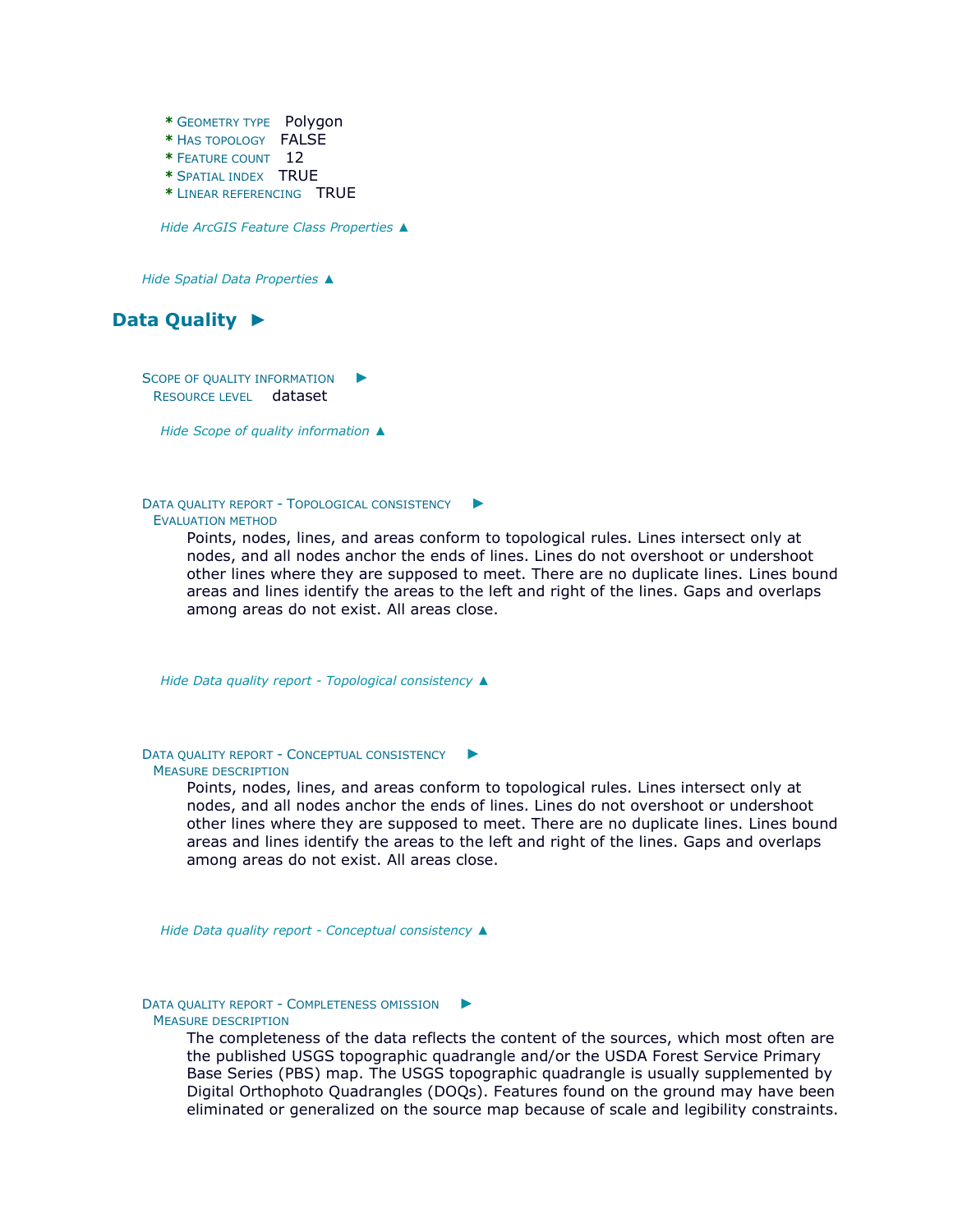In general, streams longer than one mile (approximately 1.6 kilometers) were collected. Most streams that flow from a lake were collected regardless of their length. Only definite channels were collected so not all swamp/marsh features have stream/rivers delineated through them. Lake/ponds having an area greater than 6 acres were collected. Note, however, that these general rules were applied unevenly among maps during compilation. Reach codes are defined on all features of type stream/river, canal/ditch, artificial path, coastline, and connector. Waterbody reach codes are defined on all lake/pond and most reservoir features. Names were applied from the GNIS database. Detailed capture conditions are provided for every feature type in the Standards for National Hydrography Dataset available online through https://prd-wret.s3-us-west-

2.amazonaws.com/assets/palladium/production/atoms/files/NHD%201999%20Draft% 20Standards%20-%20Capture%20conditions.PDF.

*Hide Data quality report - [Completeness omission](file:///C:/Users/swalker/AppData/Local/Temp/arcA846/tmpFAD.tmp.htm%23ID0EEFA) [▲](file:///C:/Users/swalker/AppData/Local/Temp/arcA846/tmpFAD.tmp.htm%23ID0EEFA)*

#### DATA QUALITY REPORT - Q[UANTITATIVE ATTRIBUTE ACCURACY](file:///C:/Users/swalker/AppData/Local/Temp/arcA846/tmpFAD.tmp.htm%23ID0EDFA) ► MEASURE DESCRIPTION

Statements of attribute accuracy are based on accuracy statements made for U.S. Geological Survey Digital Line Graph (DLG) data, which is estimated to be 98.5 percent. One or more of the following methods were used to test attribute accuracy: manual comparison of the source with hardcopy plots; symbolized display of the DLG on an interactive computer graphic system; selected attributes that could not be visually verified on plots or on screen were interactively queried and verified on screen. In addition, software validated feature types and characteristics against a master set of types and characteristics, checked that combinations of types and characteristics were valid, and that types and characteristics were valid for the delineation of the feature. Feature types, characteristics, and other attributes conform to the Standards for National Hydrography Dataset (USGS, 1999) as of the date they were loaded into the database. All names were validated against a current extract from the Geographic Names Information System (GNIS). The entry and identifier for the names match those in the GNIS. The association of each name to reaches has been interactively checked, however, operator error could in some cases apply a name to a wrong reach.

*Hide Data quality report - [Quantitative attribute accuracy](file:///C:/Users/swalker/AppData/Local/Temp/arcA846/tmpFAD.tmp.htm%23ID0EDFA) [▲](file:///C:/Users/swalker/AppData/Local/Temp/arcA846/tmpFAD.tmp.htm%23ID0EDFA)*

DATA QUALITY REPORT - A[BSOLUTE EXTERNAL POSITIONAL ACCURACY](file:///C:/Users/swalker/AppData/Local/Temp/arcA846/tmpFAD.tmp.htm%23ID0ECFA) ► DIMENSION horizontal

#### MEASURE DESCRIPTION

Statements of horizontal positional accuracy are based on accuracy statements made for U.S. Geological Survey topographic quadrangle maps. These maps were compiled to meet National Map Accuracy Standards. For horizontal accuracy, this standard is met if at least 90 percent of points tested are within 0.02 inch (at map scale) of the true position. Additional offsets to positions may have been introduced where feature density is high to improve the legibility of map symbols. In addition, the digitizing of maps is estimated to contain a horizontal positional error of less than or equal to 0.003 inch standard error (at map scale) in the two component directions relative to the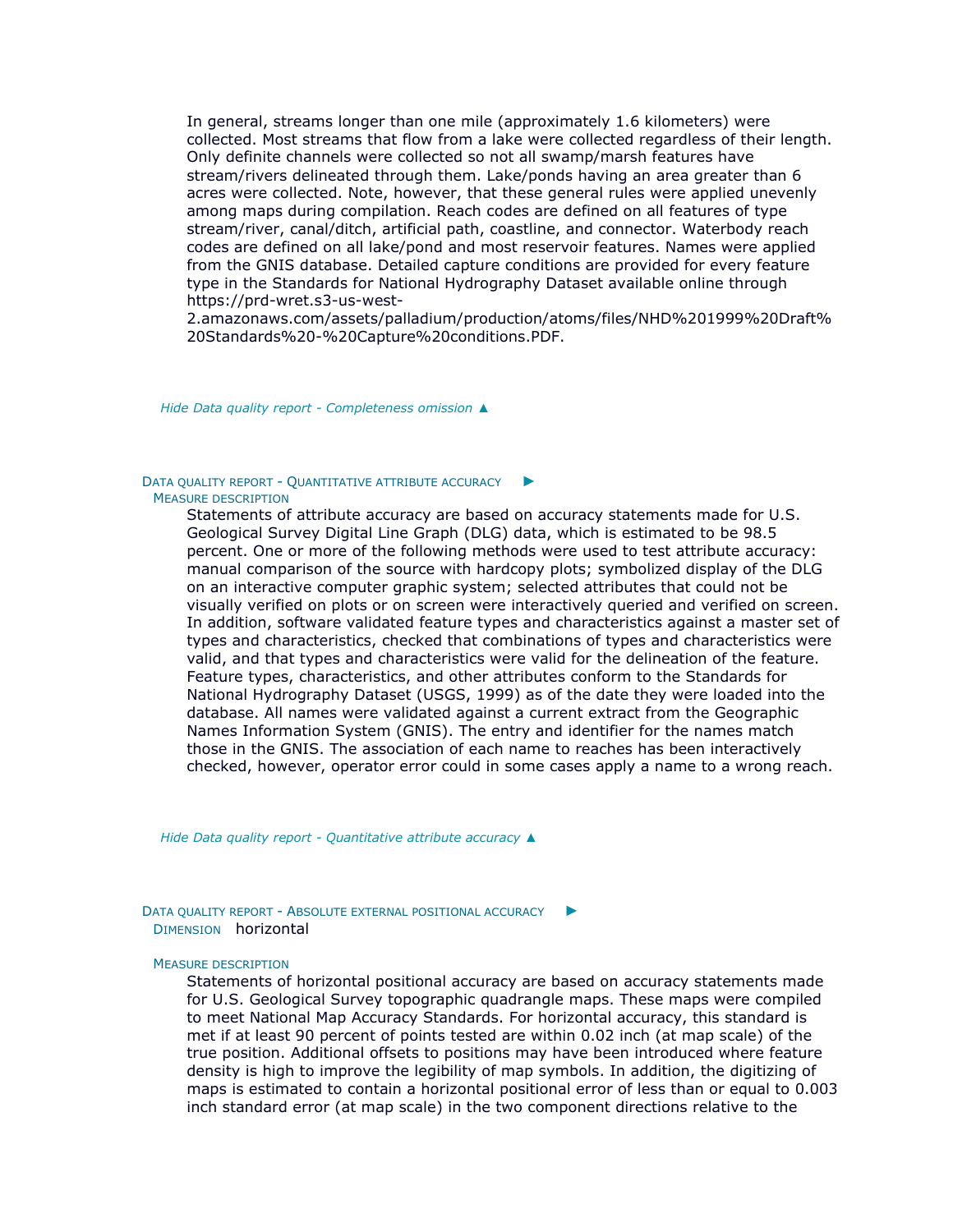source maps. Visual comparison between the map graphic (including digital scans of the graphic) and plots or digital displays of points, lines, and areas, is used as control to assess the positional accuracy of digital data. Digital map elements along the adjoining edges of data sets are aligned if they are within a 0.02 inch tolerance (at map scale). Features with like dimensionality (for example, features that all are delineated with lines), with or without like characteristics, that are within the tolerance are aligned by moving the features equally to a common point. Features outside the tolerance are not moved; instead, a feature of type connector is added to join the features.

*Hide Data quality report - [Absolute external positional accuracy](file:///C:/Users/swalker/AppData/Local/Temp/arcA846/tmpFAD.tmp.htm%23ID0ECFA) [▲](file:///C:/Users/swalker/AppData/Local/Temp/arcA846/tmpFAD.tmp.htm%23ID0ECFA)*

DATA QUALITY REPORT - A[BSOLUTE EXTERNAL POSITIONAL ACCURACY](file:///C:/Users/swalker/AppData/Local/Temp/arcA846/tmpFAD.tmp.htm%23ID0EBFA) ► DIMENSION vertical

#### MEASURE DESCRIPTION

Statements of vertical positional accuracy for elevation of water surfaces are based on accuracy statements made for U.S. Geological Survey topographic quadrangle maps. These maps were compiled to meet National Map Accuracy Standards. For vertical accuracy, this standard is met if at least 90 percent of well-defined points tested are within one-half contour interval of the correct value. Elevations of water surface printed on the published map meet this standard; the contour intervals of the maps vary. These elevations were transcribed into the digital data; the accuracy of this transcription was checked by visual comparison between the data and the map.

*Hide Data quality report - [Absolute external positional accuracy](file:///C:/Users/swalker/AppData/Local/Temp/arcA846/tmpFAD.tmp.htm%23ID0EBFA) [▲](file:///C:/Users/swalker/AppData/Local/Temp/arcA846/tmpFAD.tmp.htm%23ID0EBFA)*

*Hide [Data Quality](file:///C:/Users/swalker/AppData/Local/Temp/arcA846/tmpFAD.tmp.htm%23ID0EAHFA) [▲](file:///C:/Users/swalker/AppData/Local/Temp/arcA846/tmpFAD.tmp.htm%23ID0EAHFA)*

## **[Lineage](file:///C:/Users/swalker/AppData/Local/Temp/arcA846/tmpFAD.tmp.htm%23ID0EAFA) [►](file:///C:/Users/swalker/AppData/Local/Temp/arcA846/tmpFAD.tmp.htm%23ID0EAFA)**

P[ROCESS STEP](file:///C:/Users/swalker/AppData/Local/Temp/arcA846/tmpFAD.tmp.htm%23ID0EBAAFA) ▶ WHEN THE PROCESS OCCURRED 2012-11-05 **DESCRIPTION** 

> New reaches were assigned reach code values that are sequentially ordered to 2-D and then 1-D reaches. New high-res reach codes are larger than any existing med-res reach code in the associated Catalog Unit. Additional Geographic Names that exist in the Geographic Names Information System (GNIS) were added to reaches in the highres dataset. Names for the high-res drainage network were interactively transferred from the vector GNIS coverage. Additional GNIS names for point and water body features were also added.

*Hide [Process step](file:///C:/Users/swalker/AppData/Local/Temp/arcA846/tmpFAD.tmp.htm%23ID0EBAAFA) [▲](file:///C:/Users/swalker/AppData/Local/Temp/arcA846/tmpFAD.tmp.htm%23ID0EBAAFA)*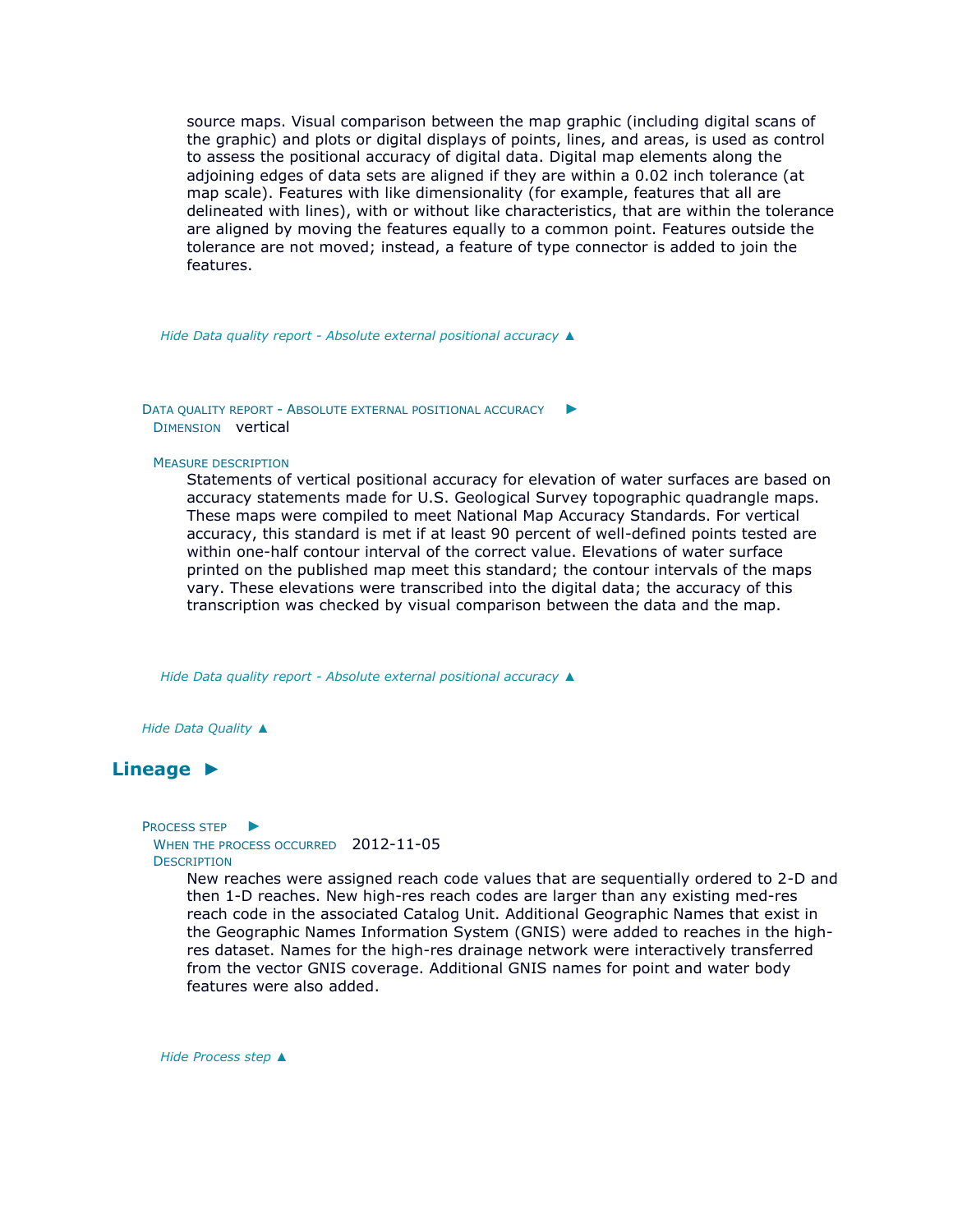S[OURCE DATA](file:///C:/Users/swalker/AppData/Local/Temp/arcA846/tmpFAD.tmp.htm%23ID0EDDAFA) ► **DESCRIPTION** U.S. Geological Survey

RESOLUTION OF THE SOURCE DATA SCALE DENOMINATOR 24000

S[OURCE CITATION](file:///C:/Users/swalker/AppData/Local/Temp/arcA846/tmpFAD.tmp.htm%23ID0EHBDAFA) ►

TITLE Watershed Boundary Dataset (WBD) ALTERNATE TITLES Watershed Boundary Dataset PUBLICATION DATE 2012-01-01

PRESENTATION FORMATS digital map FGDC GEOSPATIAL PRESENTATION FORMAT vector digital data

#### OTHER CITATION DETAILS

The Watershed Boundary Dataset (WBD) defines the areal extent of surface water drainage to a point, accounting for all land and surface areas. Watershed Boundaries are determined solely upon science-based hydrologic principles, not favoring any administrative boundaries or special projects, nor particular program or agency. The intent of defining Hydrologic Units (HU) for the Watershed Boundary Dataset is to establish a base-line drainage boundary framework, accounting for all land and surface areas. Hydrologic units are given a Hydrologic Unit Code (HUC). For example, a hydrologic region has a 2-digit HUC. A HUC describes where the unit is in the country and the level of the unit.

RESPONSIBLE PARTY

ORGANIZATION'S NAME U.S. Geological Survey, National Geospatial Technical Operations **Center** 

CONTACT'S ROLE originator

RESOURCE LOCATION ONLINE LOCATION <http://nhd.usgs.gov/wbd.html>

*Hide [Source citation](file:///C:/Users/swalker/AppData/Local/Temp/arcA846/tmpFAD.tmp.htm%23ID0EHBDAFA) [▲](file:///C:/Users/swalker/AppData/Local/Temp/arcA846/tmpFAD.tmp.htm%23ID0EHBDAFA)*

EXTENT OF THE SOURCE DATA **DESCRIPTION** publication date

TEMPORAL EXTENT BEGINNING DATE 1972-01-01 ENDING DATE 2012-01-01

*Hide [Source data](file:///C:/Users/swalker/AppData/Local/Temp/arcA846/tmpFAD.tmp.htm%23ID0EDDAFA) [▲](file:///C:/Users/swalker/AppData/Local/Temp/arcA846/tmpFAD.tmp.htm%23ID0EDDAFA)*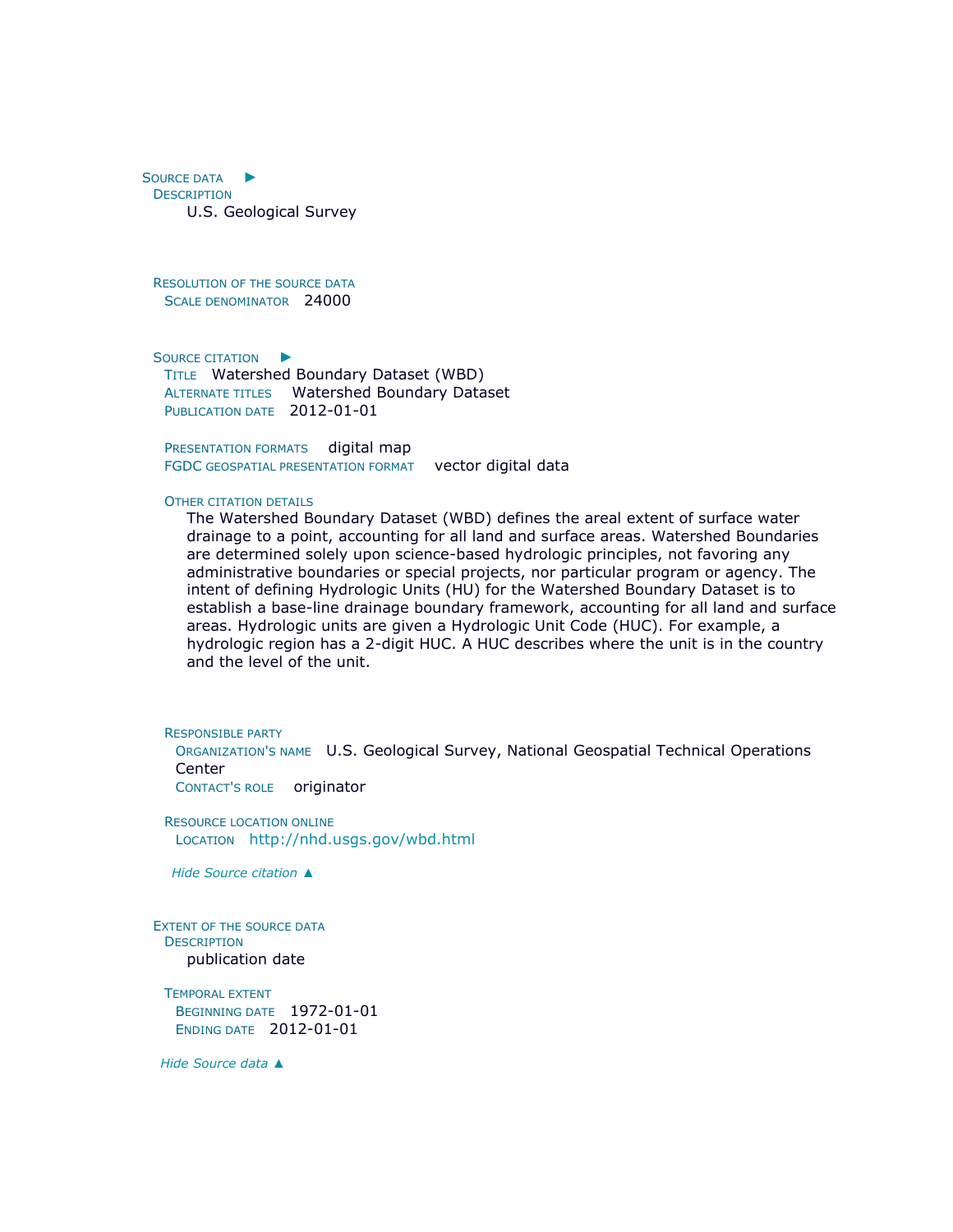S[OURCE DATA](file:///C:/Users/swalker/AppData/Local/Temp/arcA846/tmpFAD.tmp.htm%23ID0EDCAFA) ► **DESCRIPTION** Hydrography features and gaging stations

RESOLUTION OF THE SOURCE DATA SCALE DENOMINATOR 24000

S[OURCE CITATION](file:///C:/Users/swalker/AppData/Local/Temp/arcA846/tmpFAD.tmp.htm%23ID0EIBCAFA) ► TITLE Gaging Stations ALTERNATE TITLES Hydrography - Gaging Stations PUBLICATION DATE 2011-01-01

PRESENTATION FORMATS digital map FGDC GEOSPATIAL PRESENTATION FORMAT vector digital data

#### OTHER CITATION DETAILS

This dataset, termed "GAGES II", an acronym for Geospatial Attributes of Gages for Evaluating Streamflow, version II, provides geospatial data and classifications for 9,322 stream gages maintained by the U.S. Geological Survey (USGS). It is an update to the original GAGES in 2010. The GAGES II dataset consists of gages which have had either 20+ complete years (not necessarily continuous) of discharge record since 1950, or are currently active, as of water year 2009, and whose watersheds lie within the United States, including Alaska, Hawaii, and Puerto Rico. Only active stations, as identified by the GAGES II dataset, are symbolized.

RESPONSIBLE PARTY

ORGANIZATION'S NAME Global Land Ice Measurements from Space initiative (GLIMS) CONTACT'S ROLE originator

RESOURCE LOCATION ONLINE LOCATION [http://water.usgs.gov/GIS/metadata/usgswrd/XML/gagesII\\_Sept2011.xml](http://water.usgs.gov/GIS/metadata/usgswrd/XML/gagesII_Sept2011.xml)

RESOURCE LOCATION ONLINE LOCATION [http://water.usgs.gov/lookup/getspatial?gagesII\\_Sept2011](http://water.usgs.gov/lookup/getspatial?gagesII_Sept2011)

*Hide [Source citation](file:///C:/Users/swalker/AppData/Local/Temp/arcA846/tmpFAD.tmp.htm%23ID0EIBCAFA) [▲](file:///C:/Users/swalker/AppData/Local/Temp/arcA846/tmpFAD.tmp.htm%23ID0EIBCAFA)*

EXTENT OF THE SOURCE DATA **DESCRIPTION** publication date

*Hide [Source data](file:///C:/Users/swalker/AppData/Local/Temp/arcA846/tmpFAD.tmp.htm%23ID0EDCAFA) [▲](file:///C:/Users/swalker/AppData/Local/Temp/arcA846/tmpFAD.tmp.htm%23ID0EDCAFA)*

S[OURCE DATA](file:///C:/Users/swalker/AppData/Local/Temp/arcA846/tmpFAD.tmp.htm%23ID0EDBAFA) ▶ **DESCRIPTION**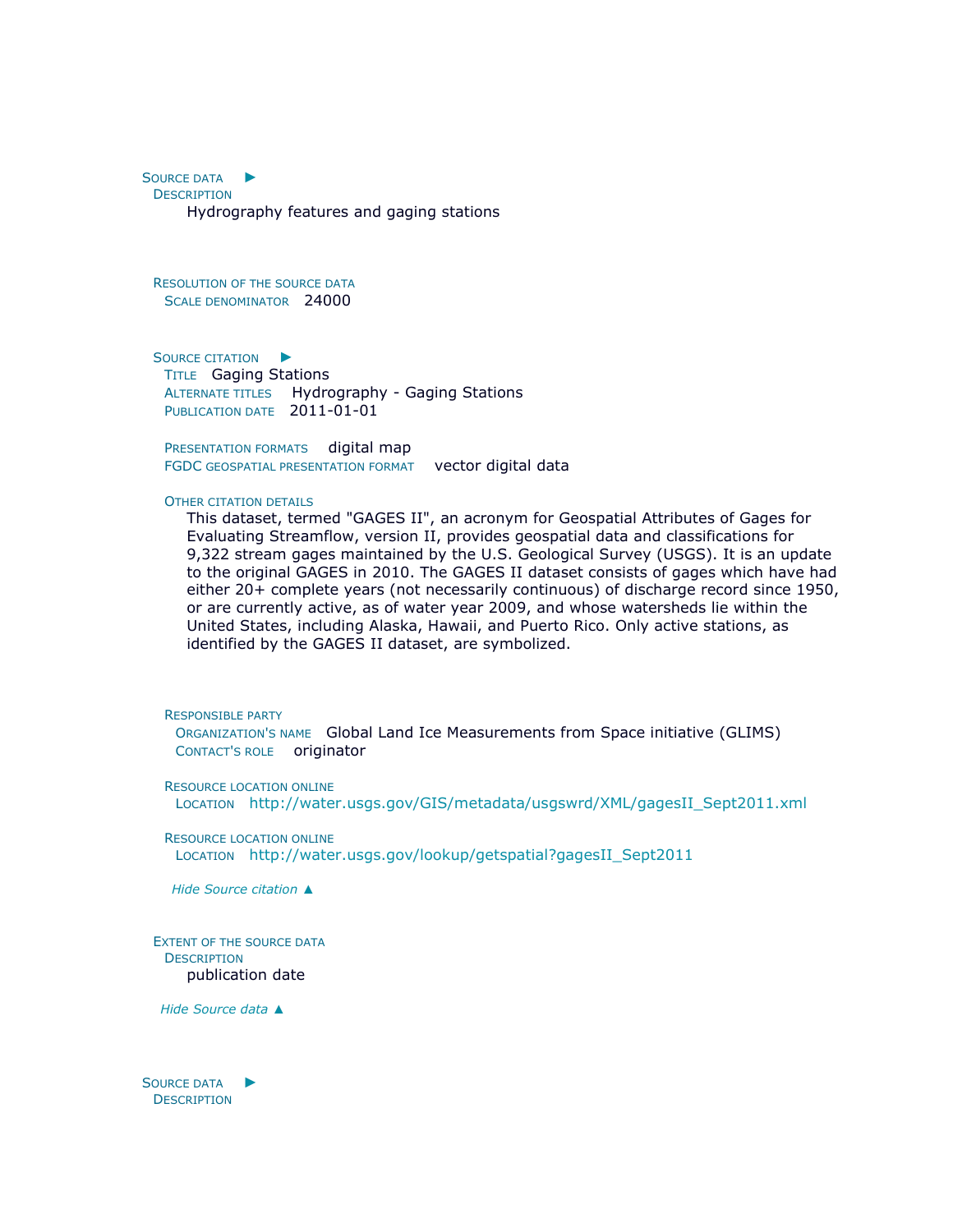Hydrography features and feature names

RESOLUTION OF THE SOURCE DATA SCALE DENOMINATOR 24000

S[OURCE CITATION](file:///C:/Users/swalker/AppData/Local/Temp/arcA846/tmpFAD.tmp.htm%23ID0EJBBAFA) ► TITLE Hydrography ALTERNATE TITLES Hydrography PUBLICATION DATE 2010-08-20

PRESENTATION FORMATS digital map FGDC GEOSPATIAL PRESENTATION FORMAT vector digital data

#### OTHER CITATION DETAILS

The National Hydrography Dataset (NHD) is a feature-based database that interconnects and uniquely identifies the stream segments or reaches that make up the nation's surface water drainage system. The high-resolution NHD was originally created using 1:24,000-scale data. State and Local Stewards are improving the data by incorporating local updates based on more current and more accurate source data. Water features in the real world are relatively dynamic and the differences at the time of data collection mean that water features may not register exactly to other layers. The hydrographic feature names contained in and displayed by the NHD are extracted and validated from the Geographic Names Information System (GNIS). Spatial objects may be filtered or generalized to achieve a 1:24,000-scale representation.

#### RESPONSIBLE PARTY

ORGANIZATION'S NAME U.S. Geological Survey in cooperation with U.S. Environmental Protection Agency, USDA Forest Service, and other Federal, State and local partners. National Hydrography Dataset is a component of a comprehensive base geospatial data model.

CONTACT'S ROLE originator

RESOURCE LOCATION ONLINE

LOCATION https://www.usgs.gov/core-science-systems/ngp/national-hydrography

RESOURCE LOCATION ONLINE

LOCATION https://www.usgs.gov/core-science-systems/ngp/board-on-geographic-names

RESOURCE LOCATION ONLINE

LOCATION https://www.usgs.gov/core-science-systems/ngp/nationalhydrography/national-hydrography-dataset?qtscience\_support\_page\_related\_con=0#qt-science\_support\_page\_related\_con

*Hide [Source citation](file:///C:/Users/swalker/AppData/Local/Temp/arcA846/tmpFAD.tmp.htm%23ID0EJBBAFA) [▲](file:///C:/Users/swalker/AppData/Local/Temp/arcA846/tmpFAD.tmp.htm%23ID0EJBBAFA)*

EXTENT OF THE SOURCE DATA **DESCRIPTION** publication date

TEMPORAL EXTENT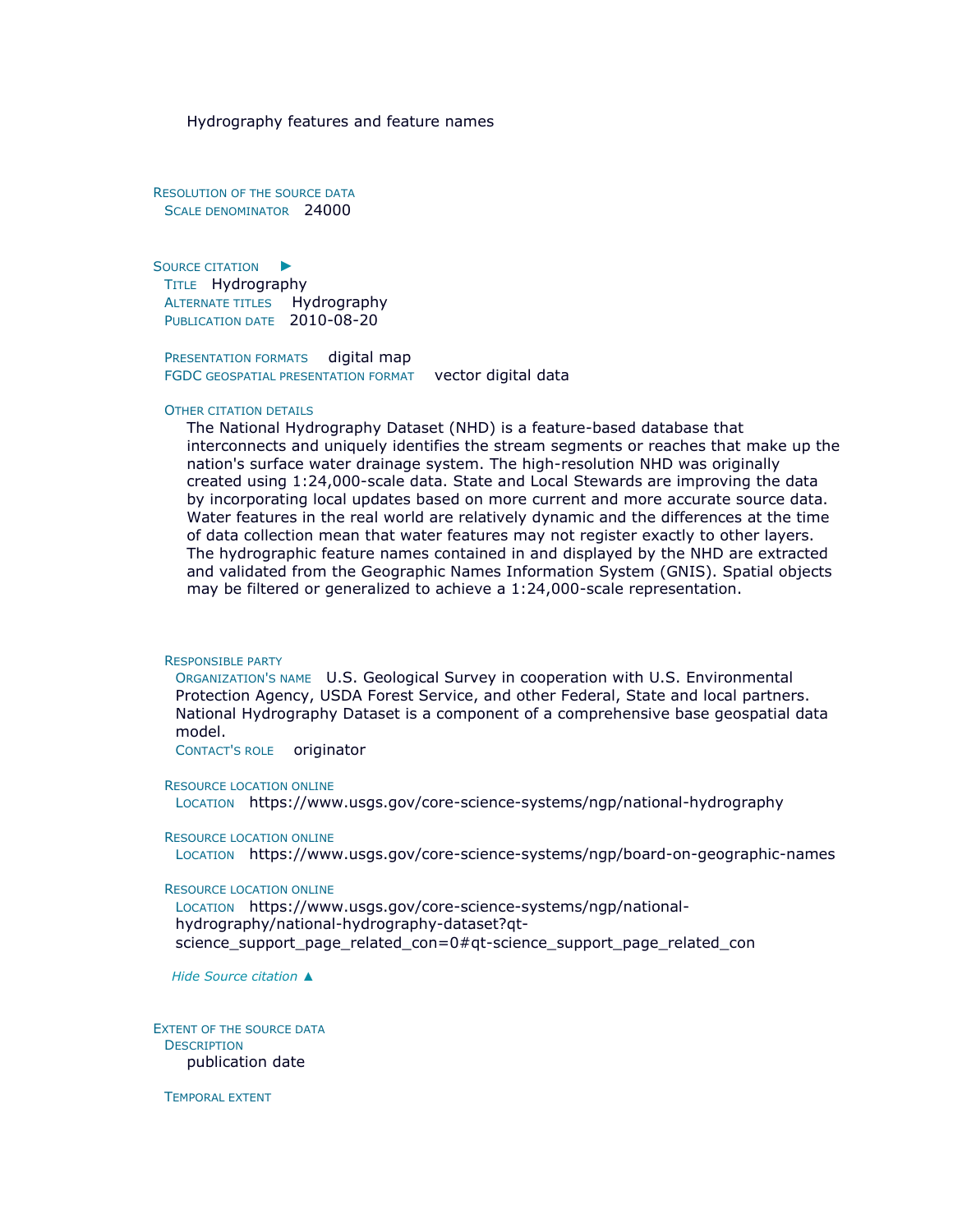BEGINNING DATE 2010-08-20 ENDING DATE 2010-08-20

*Hide [Source data](file:///C:/Users/swalker/AppData/Local/Temp/arcA846/tmpFAD.tmp.htm%23ID0EDBAFA) [▲](file:///C:/Users/swalker/AppData/Local/Temp/arcA846/tmpFAD.tmp.htm%23ID0EDBAFA)*

*Hide [Lineage](file:///C:/Users/swalker/AppData/Local/Temp/arcA846/tmpFAD.tmp.htm%23ID0EAFA) [▲](file:///C:/Users/swalker/AppData/Local/Temp/arcA846/tmpFAD.tmp.htm%23ID0EAFA)*

## **[Geoprocessing history](file:///C:/Users/swalker/AppData/Local/Temp/arcA846/tmpFAD.tmp.htm%23ID0ECHRA) [►](file:///C:/Users/swalker/AppData/Local/Temp/arcA846/tmpFAD.tmp.htm%23ID0ECHRA)**

### **PROCESS** PROCESS NAME DATE 2022-05-07 01:04:17 TOOL LOCATION c:\program files\arcgis\server\ArcToolbox\Toolboxes\Data Management Tools.tbx\Append COMMAND ISSUED Append D:\SPGExtract\Output\SPG\_17024\_20220506\_224540\Hydrography\NHD\State\NHD\_H\_M ississippi State GPKG.gpkg\main.NHDArea D:\SPGExtract\Output\SPG\_17024\_20220506\_224540\Hydrography\NHD\State\NHD\_H\_M ississippi State GDB.gdb\Hydrography\NHDArea NO\_TEST "permanent\_identifier "Permanent\_Identifier" true false false 40 Text 0 0 ,First,#,D:\SPGExtract\Output\SPG\_17024\_20220506\_224540\Hydrography\NHD\Stat e\NHD\_H\_Mississippi\_State\_GDB.gdb\Hydrography\NHDArea,permanent\_identifier,- $1, -$ 1,D:\SPGExtract\Output\SPG\_17024\_20220506\_224540\Hydrography\NHD\State\NHD\_H Mississippi State GDB.gdb\Hydrography\NHDArea,permanent identifier,-1,-1;fdate "FDate" true false false 8 Date 0 0 ,First,#,D:\SPGExtract\Output\SPG\_17024\_20220506\_224540\Hydrography\NHD\Stat e\NHD\_H\_Mississippi\_State\_GDB.gdb\Hydrography\NHDArea,fdate,-1,-1,D:\SPGExtract\Output\SPG\_17024\_20220506\_224540\Hydrography\NHD\State\NHD\_H Mississippi State GDB.gdb\Hydrography\NHDArea,fdate,-1,-1;resolution "Resolution" true false false 4 Long 0 0 ,First,#,D:\SPGExtract\Output\SPG\_17024\_20220506\_224540\Hydrography\NHD\Stat e\NHD\_H\_Mississippi\_State\_GDB.gdb\Hydrography\NHDArea,resolution,-1,-1,D:\SPGExtract\Output\SPG\_17024\_20220506\_224540\Hydrography\NHD\State\NHD\_H Mississippi State GDB.gdb\Hydrography\NHDArea,resolution,-1,-1;gnis id "GNIS ID" true true false 10 Text 0 0 ,First,#,D:\SPGExtract\Output\SPG\_17024\_20220506\_224540\Hydrography\NHD\Stat e\NHD\_H\_Mississippi\_State\_GDB.gdb\Hydrography\NHDArea,gnis\_id,-1,-1,D:\SPGExtract\Output\SPG\_17024\_20220506\_224540\Hydrography\NHD\State\NHD\_H Mississippi State GDB.gdb\Hydrography\NHDArea,gnis id,-1,-1;gnis name "GNIS Name" true true false 65 Text 0 0 ,First,#,D:\SPGExtract\Output\SPG\_17024\_20220506\_224540\Hydrography\NHD\Stat e\NHD\_H\_Mississippi\_State\_GDB.gdb\Hydrography\NHDArea,gnis\_name,-1,-1,D:\SPGExtract\Output\SPG\_17024\_20220506\_224540\Hydrography\NHD\State\NHD\_H Mississippi State GDB.gdb\Hydrography\NHDArea,gnis\_name,-1,-1;areasqkm "AreaSqKm" true true false 8 Double 0 0 ,First,#,D:\SPGExtract\Output\SPG\_17024\_20220506\_224540\Hydrography\NHD\Stat e\NHD\_H\_Mississippi\_State\_GDB.gdb\Hydrography\NHDArea,areasqkm,-1,-1, D:\SPGExtract\Output\SPG\_17024\_20220506\_224540\Hydrography\NHD\State\NHD\_H Mississippi State GDB.gdb\Hydrography\NHDArea,areasqkm,-1,-1;elevation "Elevation" true true false 8 Double 0 0 ,First,#,D:\SPGExtract\Output\SPG\_17024\_20220506\_224540\Hydrography\NHD\Stat e\NHD\_H\_Mississippi\_State\_GDB.gdb\Hydrography\NHDArea,elevation,-1,-1,D:\SPGExtract\Output\SPG\_17024\_20220506\_224540\Hydrography\NHD\State\NHD\_H Mississippi State GDB.gdb\Hydrography\NHDArea,elevation,-1,-1;ftype "FType" true false false 4 Long 0 0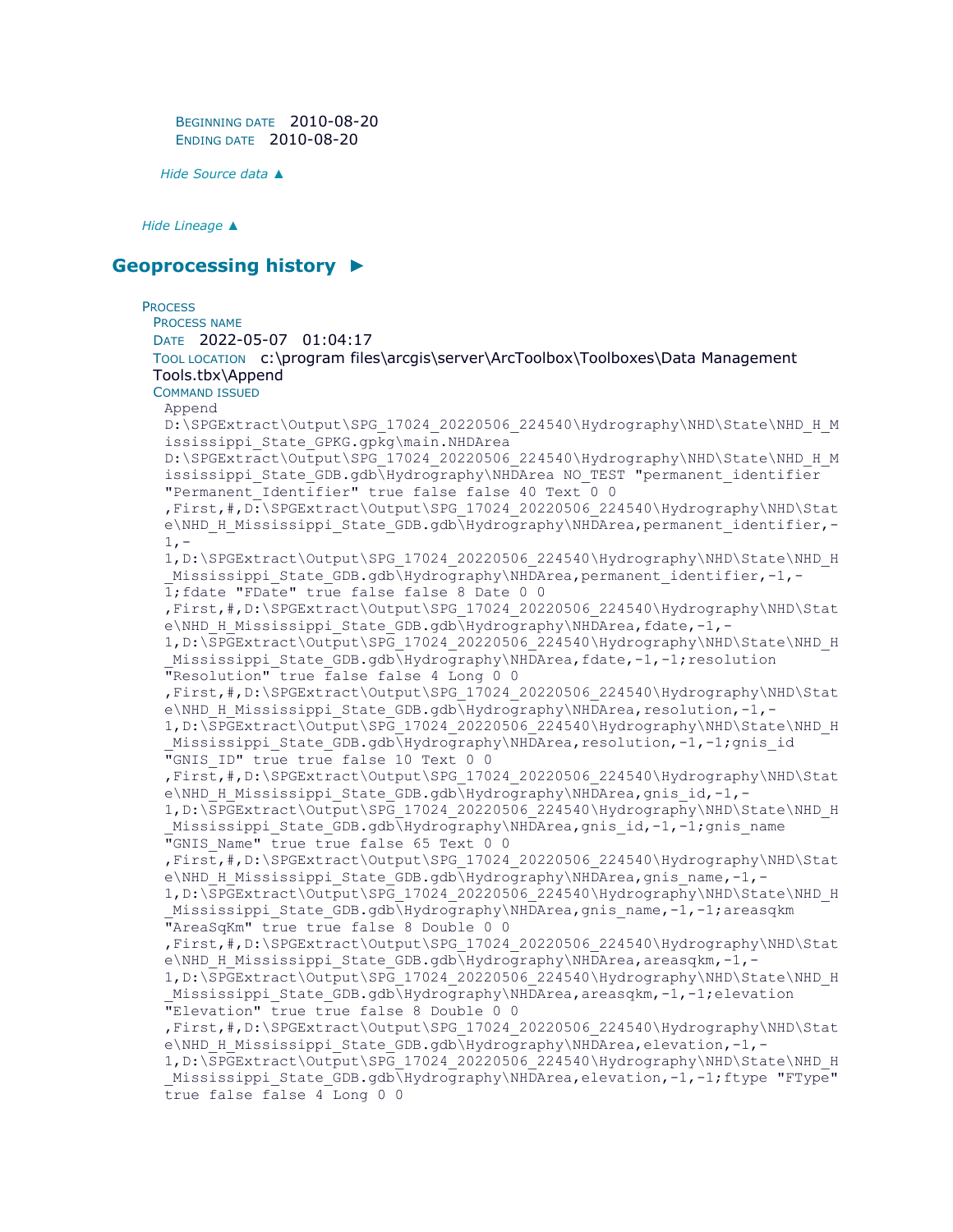```
,First,#,D:\SPGExtract\Output\SPG_17024_20220506_224540\Hydrography\NHD\Stat
 e\NHD_H_Mississippi_State_GDB.gdb\Hydrography\NHDArea,ftype,-1,-
 1, D:\SPGExtract\Output\SPG_17024_20220506_224540\Hydrography\NHD\State\NHD_H
 Mississippi State GDB.gdb\Hydrography\NHDArea,ftype,-1,-1;fcode "FCode"
 true true false 4 Long 0 0 
 ,First,#,D:\SPGExtract\Output\SPG_17024_20220506_224540\Hydrography\NHD\Stat
 e\NHD_H_Mississippi_State_GDB.gdb\Hydrography\NHDArea,fcode,-1,-
 1,D:\SPGExtract\Output\SPG_17024_20220506_224540\Hydrography\NHD\State\NHD_H
 Mississippi State GDB.gdb\Hydrography\NHDArea,fcode,-1,-1;visibilityfilter
 "VisibilityFilter" true false false 4 Long 0 0 
 ,First,#,D:\SPGExtract\Output\SPG_17024_20220506_224540\Hydrography\NHD\Stat
 e\NHD_H_Mississippi_State_GDB.gdb\Hydrography\NHDArea,visibilityfilter,-1,-
 1,D:\SPGExtract\Output\SPG_17024_20220506_224540\Hydrography\NHD\State\NHD_H
 Mississippi State GDB.gdb\Hydrography\NHDArea,visibilityfilter,-1,-
 1;SHAPE_Length "SHAPE_Length" false true true 8 Double 0 0 
 ,First,#,D:\SPGExtract\Output\SPG_17024_20220506_224540\Hydrography\NHD\Stat
 e\NHD_H_Mississippi_State_GDB.gdb\Hydrography\NHDArea,SHAPE_Length,-1,-
 1,D:\SPGExtract\Output\SPG_17024_20220506_224540\Hydrography\NHD\State\NHD_H
 Mississippi State GDB.gdb\Hydrography\NHDArea,SHAPE Length,-1,-1;SHAPE Area
 "SHAPE_Area" false true true 8 Double 0 0 
 ,First,#,D:\SPGExtract\Output\SPG_17024_20220506_224540\Hydrography\NHD\Stat
 e\NHD_H_Mississippi_State_GDB.gdb\Hydrography\NHDArea,SHAPE_Area,-1,-
 1,D:\SPGExtract\Output\SPG_17024_20220506_224540\Hydrography\NHD\State\NHD_H
 Mississippi State GDB.gdb\Hydrography\NHDArea,SHAPE Area,-1,-1" #
INCLUDE IN LINEAGE WHEN EXPORTING METADATA NO
```
*Hide [Geoprocessing history](file:///C:/Users/swalker/AppData/Local/Temp/arcA846/tmpFAD.tmp.htm%23ID0ECHRA) [▲](file:///C:/Users/swalker/AppData/Local/Temp/arcA846/tmpFAD.tmp.htm%23ID0ECHRA)*

# **[Distribution](file:///C:/Users/swalker/AppData/Local/Temp/arcA846/tmpFAD.tmp.htm%23ID0EIA) [►](file:///C:/Users/swalker/AppData/Local/Temp/arcA846/tmpFAD.tmp.htm%23ID0EIA)**

D[ISTRIBUTOR](file:///C:/Users/swalker/AppData/Local/Temp/arcA846/tmpFAD.tmp.htm%23ID0EDCIA)  $\blacktriangleright$ CONTACT INFORMATION ORGANIZATION'S NAME U.S. Geological Survey, National Geospatial Technical Operations Center CONTACT'S ROLE distributor

C[ONTACT INFORMATION](file:///C:/Users/swalker/AppData/Local/Temp/arcA846/tmpFAD.tmp.htm%23ID0EBDCIA)  $\blacktriangleright$ PHONE VOICE 1-888-ASK-USGS (1-888-275-8747)

**ADDRESS** TYPE both DELIVERY POINT 1400 Independence Road CITY Rolla ADMINISTRATIVE AREA MO POSTAL CODE 65401 E-MAIL ADDRESS https://answers.usgs.gov/

HOURS OF SERVICE Monday through Friday 8:00 AM to 4:00 PM

#### CONTACT INSTRUCTIONS

Metadata information can also be obtained through online services using The National Map Viewer, at https://apps.nationalmap.gov/viewer/ or EarthExplorer, at [http://earthexplorer.usgs.gov](http://earthexplorer.usgs.gov/) or Ask USGS at https://answers.usgs.gov/.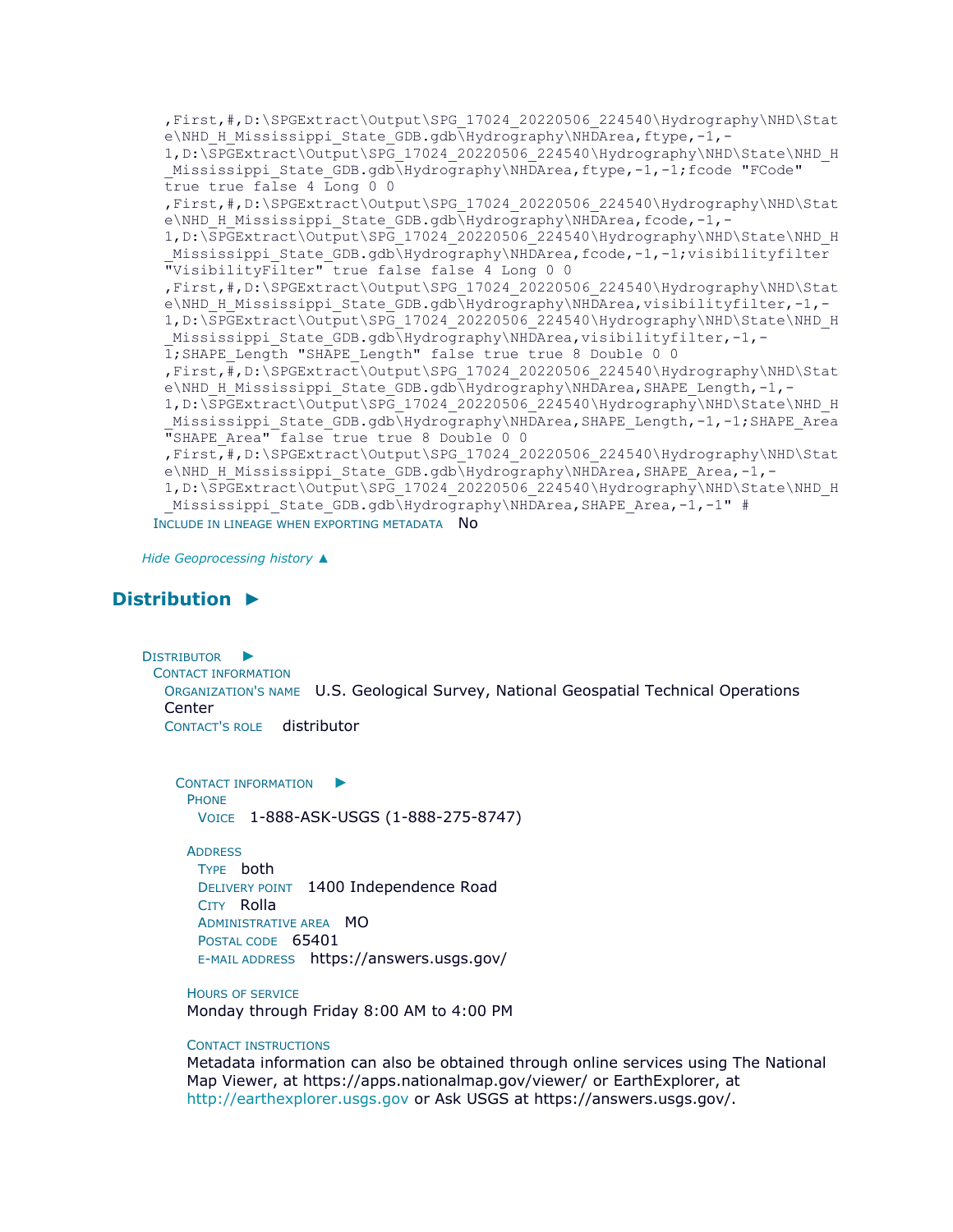*Hide [Contact information](file:///C:/Users/swalker/AppData/Local/Temp/arcA846/tmpFAD.tmp.htm%23ID0EBDCIA) [▲](file:///C:/Users/swalker/AppData/Local/Temp/arcA846/tmpFAD.tmp.htm%23ID0EBDCIA)*

AVAILABLE FORMAT NAME Esri File GeoDatabase VERSION 10 FILE DECOMPRESSION TECHNIQUE ZIP lossless data compression has been applied using a DEFLATE algorithm. FORMAT INFORMATION CONTENT Spatial objects with unique identifiers and coordinate data.

ORDERING PROCESS TERMS AND FEES None

TRANSFER OPTIONS TRANSFER SIZE 779.97

ONLINE SOURCE

```
LOCATION https://prd-
tnm.s3.amazonaws.com/StagedProducts/Hydrography/NHD/State/GDB/NHD_H_Mississi
ppi_State_GDB.zip
```
*Hide [Distributor](file:///C:/Users/swalker/AppData/Local/Temp/arcA846/tmpFAD.tmp.htm%23ID0EDCIA) [▲](file:///C:/Users/swalker/AppData/Local/Temp/arcA846/tmpFAD.tmp.htm%23ID0EDCIA)*

DISTRIBUTION FORMAT **\*** NAME Shapefile

TRANSFER OPTIONS **\*** TRANSFER SIZE 3.446

*Hide [Distribution](file:///C:/Users/swalker/AppData/Local/Temp/arcA846/tmpFAD.tmp.htm%23ID0EIA) [▲](file:///C:/Users/swalker/AppData/Local/Temp/arcA846/tmpFAD.tmp.htm%23ID0EIA)*

# **[Fields](file:///C:/Users/swalker/AppData/Local/Temp/arcA846/tmpFAD.tmp.htm%23ID0EEA) [►](file:///C:/Users/swalker/AppData/Local/Temp/arcA846/tmpFAD.tmp.htm%23ID0EEA)**

```
DETAILS FOR OBJECT MS_MSRiver_May2022 ►
 * TYPE Feature Class 
 * ROW COUNT 12
 FIELD FID ►
  * ALIAS FID 
  * DATA TYPE OID
```
- **\*** WIDTH 4
- **\*** PRECISION 0
- **\*** SCALE 0
- **\*** FIELD DESCRIPTION Internal feature number.
- **\*** DESCRIPTION SOURCE Esri

**\*** DESCRIPTION OF VALUES Sequential unique whole numbers that are automatically generated.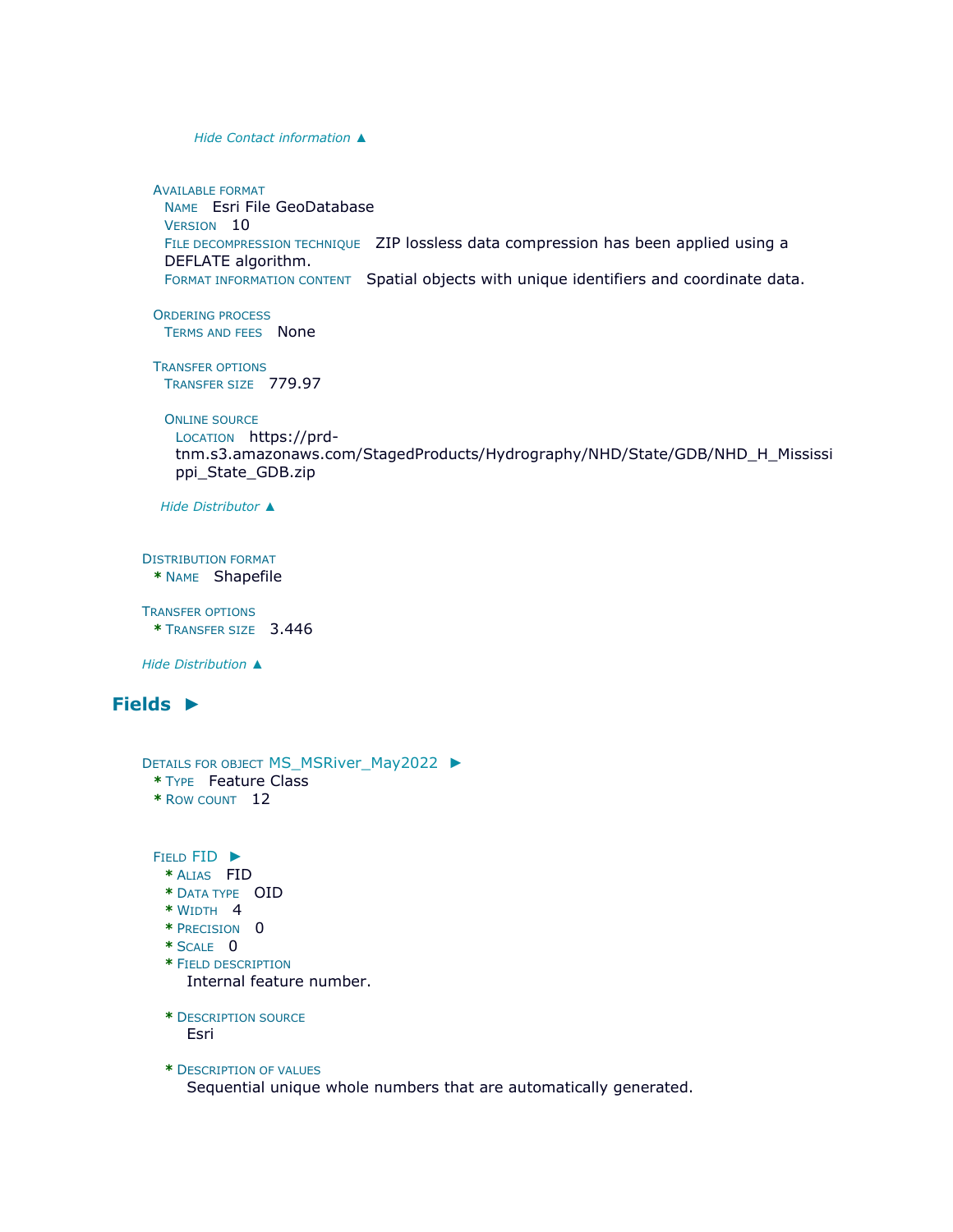*Hide [Field](file:///C:/Users/swalker/AppData/Local/Temp/arcA846/tmpFAD.tmp.htm%23ID0EOAEA) FID [▲](file:///C:/Users/swalker/AppData/Local/Temp/arcA846/tmpFAD.tmp.htm%23ID0EOAEA)*

FIELD [Shape](file:///C:/Users/swalker/AppData/Local/Temp/arcA846/tmpFAD.tmp.htm%23ID0ENAEA) ►

- **\*** ALIAS Shape
- **\*** DATA TYPE Geometry
- **\*** WIDTH 0
- **\*** PRECISION 0
- **\*** SCALE 0
- **\*** FIELD DESCRIPTION Feature geometry.
- **\*** DESCRIPTION SOURCE Esri
- **\*** DESCRIPTION OF VALUES Coordinates defining the features.

*Hide Field [Shape](file:///C:/Users/swalker/AppData/Local/Temp/arcA846/tmpFAD.tmp.htm%23ID0ENAEA) [▲](file:///C:/Users/swalker/AppData/Local/Temp/arcA846/tmpFAD.tmp.htm%23ID0ENAEA)*

FIELD [OBJECTID](file:///C:/Users/swalker/AppData/Local/Temp/arcA846/tmpFAD.tmp.htm%23ID0EMAEA) ►

- **\*** ALIAS OBJECTID
- **\*** DATA TYPE Integer
- **\*** WIDTH 10
- **\*** PRECISION 10
- **\*** SCALE 0

*Hide Field [OBJECTID](file:///C:/Users/swalker/AppData/Local/Temp/arcA846/tmpFAD.tmp.htm%23ID0EMAEA) [▲](file:///C:/Users/swalker/AppData/Local/Temp/arcA846/tmpFAD.tmp.htm%23ID0EMAEA)*

FIELD [permanent\\_](file:///C:/Users/swalker/AppData/Local/Temp/arcA846/tmpFAD.tmp.htm%23ID0ELAEA) ►

- **\*** ALIAS permanent\_
- **\*** DATA TYPE String
- **\*** WIDTH 40
- **\*** PRECISION 0
- **\*** SCALE 0

*Hide Field [permanent\\_](file:///C:/Users/swalker/AppData/Local/Temp/arcA846/tmpFAD.tmp.htm%23ID0ELAEA) [▲](file:///C:/Users/swalker/AppData/Local/Temp/arcA846/tmpFAD.tmp.htm%23ID0ELAEA)*

FIELD [fdate](file:///C:/Users/swalker/AppData/Local/Temp/arcA846/tmpFAD.tmp.htm%23ID0EKAEA) ► **\*** ALIAS fdate **\*** DATA TYPE Date **\*** WIDTH 8 **\*** PRECISION 0 **\*** SCALE 0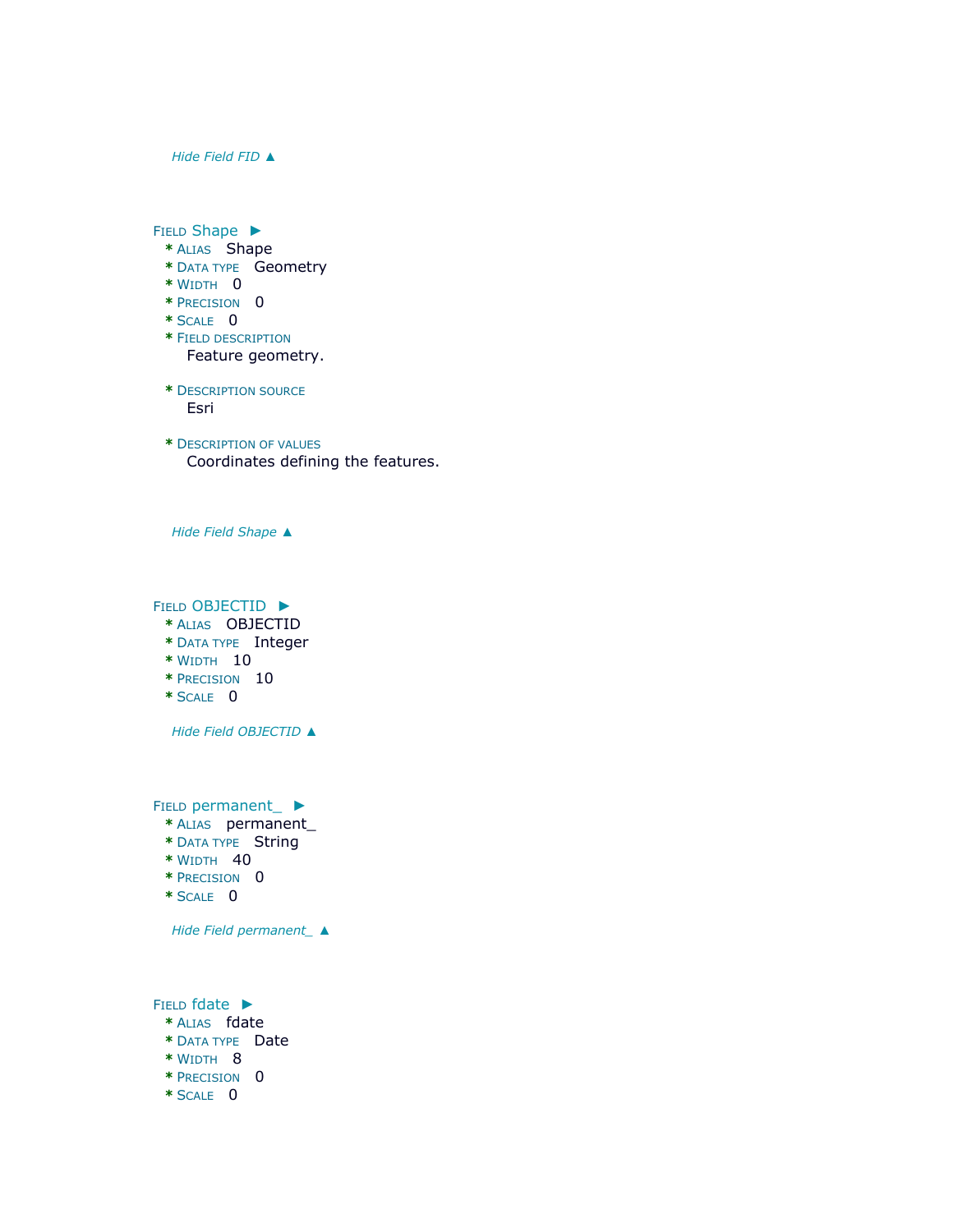

FIELD [resolution](file:///C:/Users/swalker/AppData/Local/Temp/arcA846/tmpFAD.tmp.htm%23ID0EJAEA) ►

- **\*** ALIAS resolution
- **\*** DATA TYPE Integer
- **\*** WIDTH 10
- **\*** PRECISION 10
- **\*** SCALE 0

*Hide Field [resolution](file:///C:/Users/swalker/AppData/Local/Temp/arcA846/tmpFAD.tmp.htm%23ID0EJAEA) [▲](file:///C:/Users/swalker/AppData/Local/Temp/arcA846/tmpFAD.tmp.htm%23ID0EJAEA)*

FIELD [gnis\\_id](file:///C:/Users/swalker/AppData/Local/Temp/arcA846/tmpFAD.tmp.htm%23ID0EIAEA) ► **\*** ALIAS gnis\_id **\*** DATA TYPE String **\*** WIDTH 10 **\*** PRECISION 0

**\*** SCALE 0

*Hide Field [gnis\\_id](file:///C:/Users/swalker/AppData/Local/Temp/arcA846/tmpFAD.tmp.htm%23ID0EIAEA) [▲](file:///C:/Users/swalker/AppData/Local/Temp/arcA846/tmpFAD.tmp.htm%23ID0EIAEA)*

FIELD [gnis\\_name](file:///C:/Users/swalker/AppData/Local/Temp/arcA846/tmpFAD.tmp.htm%23ID0EHAEA) ▶

- **\*** ALIAS gnis\_name
- **\*** DATA TYPE String
- **\*** WIDTH 65
- **\*** PRECISION 0
- **\*** SCALE 0

*Hide Field [gnis\\_name](file:///C:/Users/swalker/AppData/Local/Temp/arcA846/tmpFAD.tmp.htm%23ID0EHAEA) [▲](file:///C:/Users/swalker/AppData/Local/Temp/arcA846/tmpFAD.tmp.htm%23ID0EHAEA)*

FIELD [areasqkm](file:///C:/Users/swalker/AppData/Local/Temp/arcA846/tmpFAD.tmp.htm%23ID0EGAEA) ►

- **\*** ALIAS areasqkm
- **\*** DATA TYPE Double
- **\*** WIDTH 19
- **\*** PRECISION 0
- **\*** SCALE 0

*Hide Field [areasqkm](file:///C:/Users/swalker/AppData/Local/Temp/arcA846/tmpFAD.tmp.htm%23ID0EGAEA) [▲](file:///C:/Users/swalker/AppData/Local/Temp/arcA846/tmpFAD.tmp.htm%23ID0EGAEA)*

FIELD [elevation](file:///C:/Users/swalker/AppData/Local/Temp/arcA846/tmpFAD.tmp.htm%23ID0EFAEA) ►

- **\*** ALIAS elevation
- **\*** DATA TYPE Double
- **\*** WIDTH 19
- **\*** PRECISION 0
- **\*** SCALE 0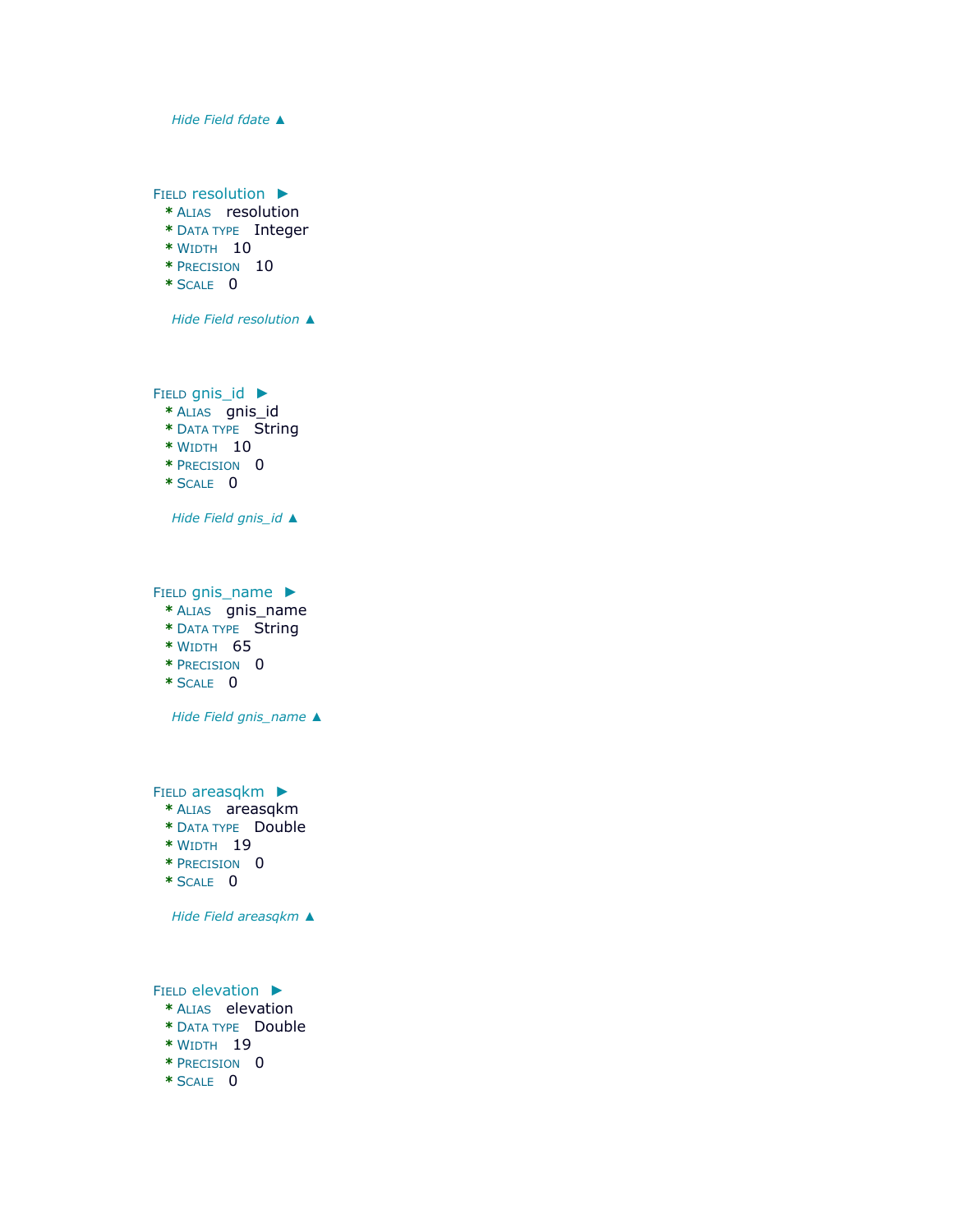*Hide Field [elevation](file:///C:/Users/swalker/AppData/Local/Temp/arcA846/tmpFAD.tmp.htm%23ID0EFAEA) [▲](file:///C:/Users/swalker/AppData/Local/Temp/arcA846/tmpFAD.tmp.htm%23ID0EFAEA)*

FIELD [ftype](file:///C:/Users/swalker/AppData/Local/Temp/arcA846/tmpFAD.tmp.htm%23ID0EEAEA) ► **\*** ALIAS ftype

- **\*** DATA TYPE Integer **\*** WIDTH 10
- **\*** PRECISION 10
- **\*** SCALE 0
- 

*Hide Field [ftype](file:///C:/Users/swalker/AppData/Local/Temp/arcA846/tmpFAD.tmp.htm%23ID0EEAEA) [▲](file:///C:/Users/swalker/AppData/Local/Temp/arcA846/tmpFAD.tmp.htm%23ID0EEAEA)*

FIELD [fcode](file:///C:/Users/swalker/AppData/Local/Temp/arcA846/tmpFAD.tmp.htm%23ID0EDAEA) ►

- **\*** ALIAS fcode
- **\*** DATA TYPE Integer
- **\*** WIDTH 10
- **\*** PRECISION 10
- **\*** SCALE 0

*Hide Field [fcode](file:///C:/Users/swalker/AppData/Local/Temp/arcA846/tmpFAD.tmp.htm%23ID0EDAEA) [▲](file:///C:/Users/swalker/AppData/Local/Temp/arcA846/tmpFAD.tmp.htm%23ID0EDAEA)*

FIELD [visibility](file:///C:/Users/swalker/AppData/Local/Temp/arcA846/tmpFAD.tmp.htm%23ID0ECAEA) ►

- **\*** ALIAS visibility
- **\*** DATA TYPE Integer
- **\*** WIDTH 10
- **\*** PRECISION 10
- **\*** SCALE 0

*Hide Field [visibility](file:///C:/Users/swalker/AppData/Local/Temp/arcA846/tmpFAD.tmp.htm%23ID0ECAEA) [▲](file:///C:/Users/swalker/AppData/Local/Temp/arcA846/tmpFAD.tmp.htm%23ID0ECAEA)*

FIELD [SHAPE\\_Leng](file:///C:/Users/swalker/AppData/Local/Temp/arcA846/tmpFAD.tmp.htm%23ID0EBAEA) ▶

- **\*** ALIAS SHAPE\_Leng
- **\*** DATA TYPE Double
- **\*** WIDTH 19
- **\*** PRECISION 0
- **\*** SCALE 0

*Hide Field [SHAPE\\_Leng](file:///C:/Users/swalker/AppData/Local/Temp/arcA846/tmpFAD.tmp.htm%23ID0EBAEA) [▲](file:///C:/Users/swalker/AppData/Local/Temp/arcA846/tmpFAD.tmp.htm%23ID0EBAEA)*

FIELD [SHAPE\\_Area](file:///C:/Users/swalker/AppData/Local/Temp/arcA846/tmpFAD.tmp.htm%23ID0EAAEA) ►

- **\*** ALIAS SHAPE\_Area
- **\*** DATA TYPE Double
- **\*** WIDTH 19
- **\*** PRECISION 0
- **\*** SCALE 0
- **\*** FIELD DESCRIPTION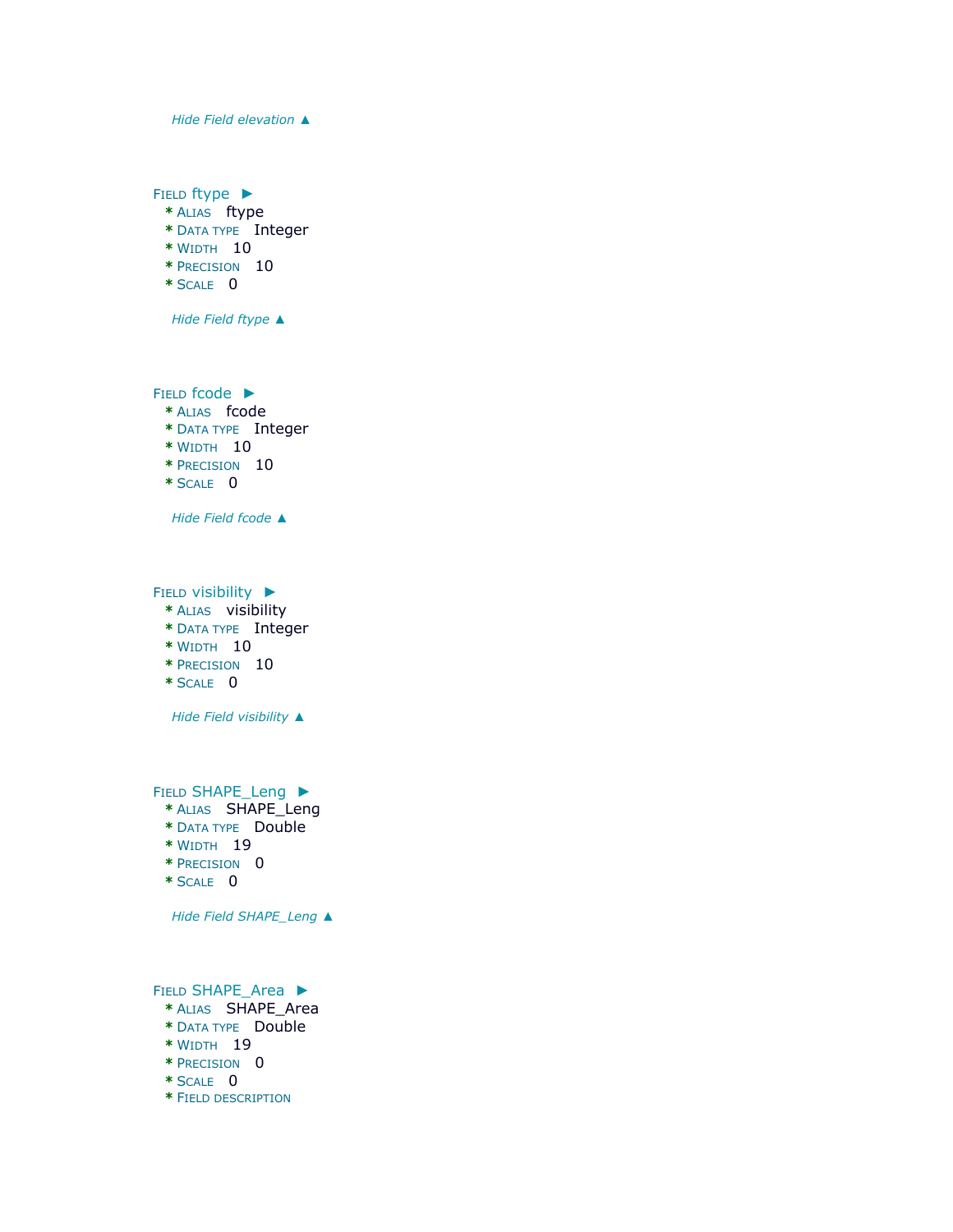Area of feature in internal units squared.

**\*** DESCRIPTION SOURCE

Esri

**\*** DESCRIPTION OF VALUES Positive real numbers that are automatically generated.

*Hide Field [SHAPE\\_Area](file:///C:/Users/swalker/AppData/Local/Temp/arcA846/tmpFAD.tmp.htm%23ID0EAAEA) [▲](file:///C:/Users/swalker/AppData/Local/Temp/arcA846/tmpFAD.tmp.htm%23ID0EAAEA)*

*Hide Details for object [MS\\_MSRiver\\_May2022](file:///C:/Users/swalker/AppData/Local/Temp/arcA846/tmpFAD.tmp.htm%23ID0EAEA) [▲](file:///C:/Users/swalker/AppData/Local/Temp/arcA846/tmpFAD.tmp.htm%23ID0EAEA)*

#### OVERVIEW D[ESCRIPTION](file:///C:/Users/swalker/AppData/Local/Temp/arcA846/tmpFAD.tmp.htm%23ID0EBEA) ►

#### ENTITY AND ATTRIBUTE OVERVIEW

All feature types, characteristics, and values are in U.S. Geological Survey, 1999, Standards for National Hydrography Dataset: Reston, Virginia, U.S. Geological Survey. The document is available online through https://prd-wret.s3-us-west-2.amazonaws.com/assets/palladium/production/atoms/files/NHD%201999%20Draft% 20Standards%20-%20Capture%20conditions.PDF. Information about tables and fields in the data are available from the user documentation for the National Hydrography Dataset available online through

https://nhd.usgs.gov/userGuide/Robohelpfiles/index.htm#NHD\_User\_Guide.

*Hide [Overview Description](file:///C:/Users/swalker/AppData/Local/Temp/arcA846/tmpFAD.tmp.htm%23ID0EBEA) [▲](file:///C:/Users/swalker/AppData/Local/Temp/arcA846/tmpFAD.tmp.htm%23ID0EBEA)*

*Hide [Fields](file:///C:/Users/swalker/AppData/Local/Temp/arcA846/tmpFAD.tmp.htm%23ID0EEA) [▲](file:///C:/Users/swalker/AppData/Local/Temp/arcA846/tmpFAD.tmp.htm%23ID0EEA)*

# **[Metadata Details](file:///C:/Users/swalker/AppData/Local/Temp/arcA846/tmpFAD.tmp.htm%23ID0TALRA) [►](file:///C:/Users/swalker/AppData/Local/Temp/arcA846/tmpFAD.tmp.htm%23ID0TALRA)**

METADATA LANGUAGE English (UNITED STATES) METADATA CHARACTER SET utf8 - 8 bit UCS Transfer Format

SCOPE OF THE DATA DESCRIBED BY THE METADATA dataset SCOPE NAME **\*** dataset

**\*** LAST UPDATE 2022-05-11

ARCGIS METADATA PROPERTIES METADATA FORMAT ArcGIS 1.0

METADATA STYLE ISO 19139 Metadata Implementation Specification STANDARD OR PROFILE USED TO EDIT METADATA ISO19139

CREATED IN ARCGIS FOR THE ITEM 2022-05-10 13:55:49 LAST MODIFIED IN ARCGIS FOR THE ITEM 2022-05-11 95:45:00

AUTOMATIC UPDATES HAVE BEEN PERFORMED Yes LAST UPDATE 2022-05-11 09:47:15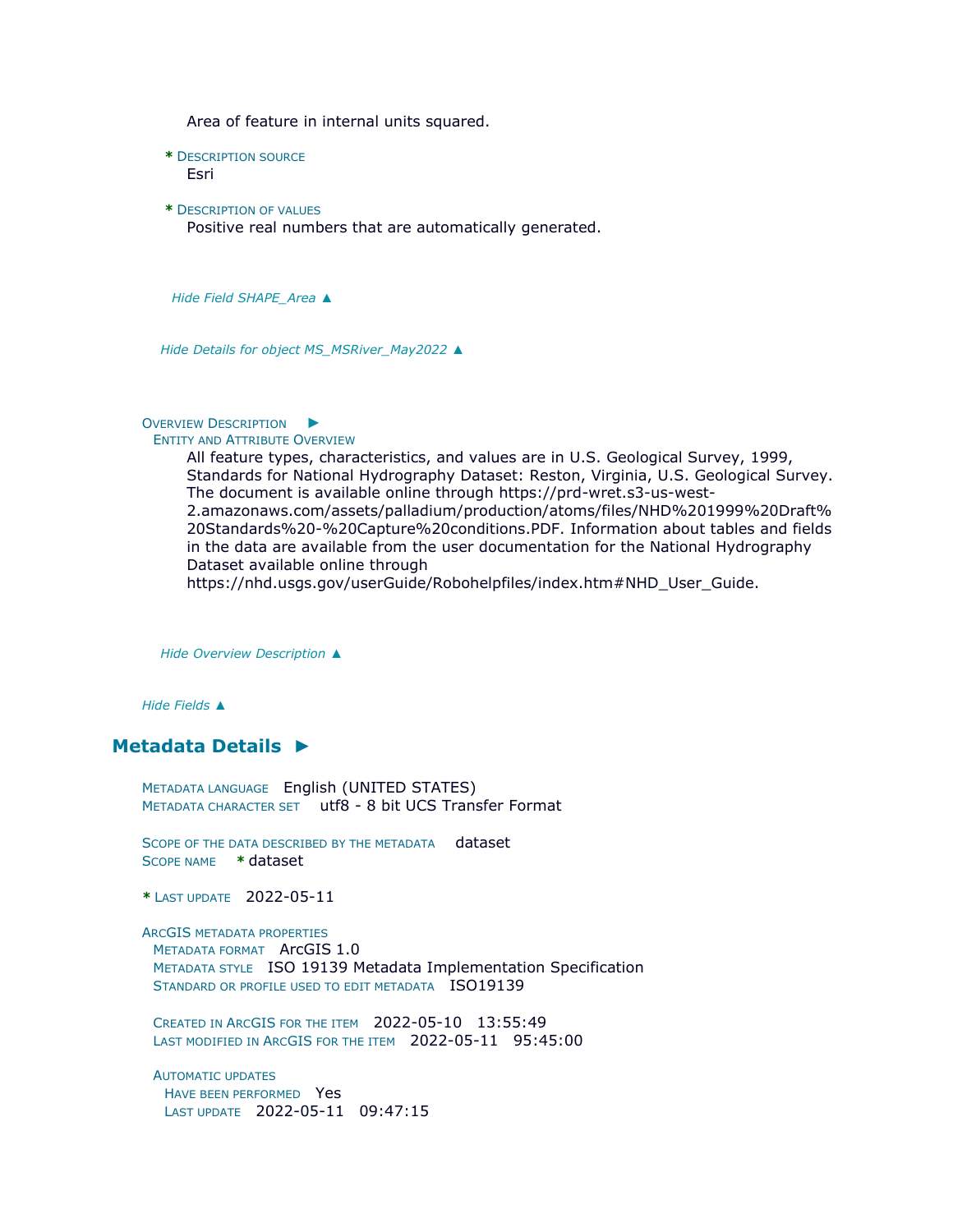*Hide [Metadata Details](file:///C:/Users/swalker/AppData/Local/Temp/arcA846/tmpFAD.tmp.htm%23ID0TALRA) [▲](file:///C:/Users/swalker/AppData/Local/Temp/arcA846/tmpFAD.tmp.htm%23ID0TALRA)*

## **[Metadata Contacts](file:///C:/Users/swalker/AppData/Local/Temp/arcA846/tmpFAD.tmp.htm%23ID0EMA) [►](file:///C:/Users/swalker/AppData/Local/Temp/arcA846/tmpFAD.tmp.htm%23ID0EMA)**

METADATA CONTACT ORGANIZATION'S NAME U.S. Geological Survey, National Geospatial Technical Operations **Center** CONTACT'S ROLE point of contact

C[ONTACT INFORMATION](file:///C:/Users/swalker/AppData/Local/Temp/arcA846/tmpFAD.tmp.htm%23ID0EBMA) PHONE VOICE 1-888-ASK-USGS (1-888-275-8747)

### **ADDRESS**

TYPE both DELIVERY POINT Box 25046 Denver Federal Center CITY Lakewood ADMINISTRATIVE AREA CO POSTAL CODE 80225 E-MAIL ADDRESS https://answers.usgs.gov/

HOURS OF SERVICE

Monday through Friday 8:00 AM to 4:00 PM

### CONTACT INSTRUCTIONS

Metadata information can also be obtained through online services using The National Map Viewer, at https://apps.nationalmap.gov/viewer/ or EarthExplorer, at [http://earthexplorer.usgs.gov](http://earthexplorer.usgs.gov/) or Ask USGS at https://answers.usgs.gov/.

*Hide [Contact information](file:///C:/Users/swalker/AppData/Local/Temp/arcA846/tmpFAD.tmp.htm%23ID0EBMA) [▲](file:///C:/Users/swalker/AppData/Local/Temp/arcA846/tmpFAD.tmp.htm%23ID0EBMA)*

*Hide [Metadata Contacts](file:///C:/Users/swalker/AppData/Local/Temp/arcA846/tmpFAD.tmp.htm%23ID0EMA) [▲](file:///C:/Users/swalker/AppData/Local/Temp/arcA846/tmpFAD.tmp.htm%23ID0EMA)*

## **[Metadata Maintenance](file:///C:/Users/swalker/AppData/Local/Temp/arcA846/tmpFAD.tmp.htm%23ID0EGA) [►](file:///C:/Users/swalker/AppData/Local/Temp/arcA846/tmpFAD.tmp.htm%23ID0EGA)**

**MAINTENANCE** DATE OF NEXT UPDATE 2014-02-16 UPDATE FREQUENCY unknown

OTHER MAINTENANCE REQUIREMENTS Last metadata review date: 20130216

*Hide [Metadata Maintenance](file:///C:/Users/swalker/AppData/Local/Temp/arcA846/tmpFAD.tmp.htm%23ID0EGA) [▲](file:///C:/Users/swalker/AppData/Local/Temp/arcA846/tmpFAD.tmp.htm%23ID0EGA)*

# **[Thumbnail and Enclosures](file:///C:/Users/swalker/AppData/Local/Temp/arcA846/tmpFAD.tmp.htm%23ID0EQA) [►](file:///C:/Users/swalker/AppData/Local/Temp/arcA846/tmpFAD.tmp.htm%23ID0EQA)**

**THUMBNAIL** THUMBNAIL TYPE JPG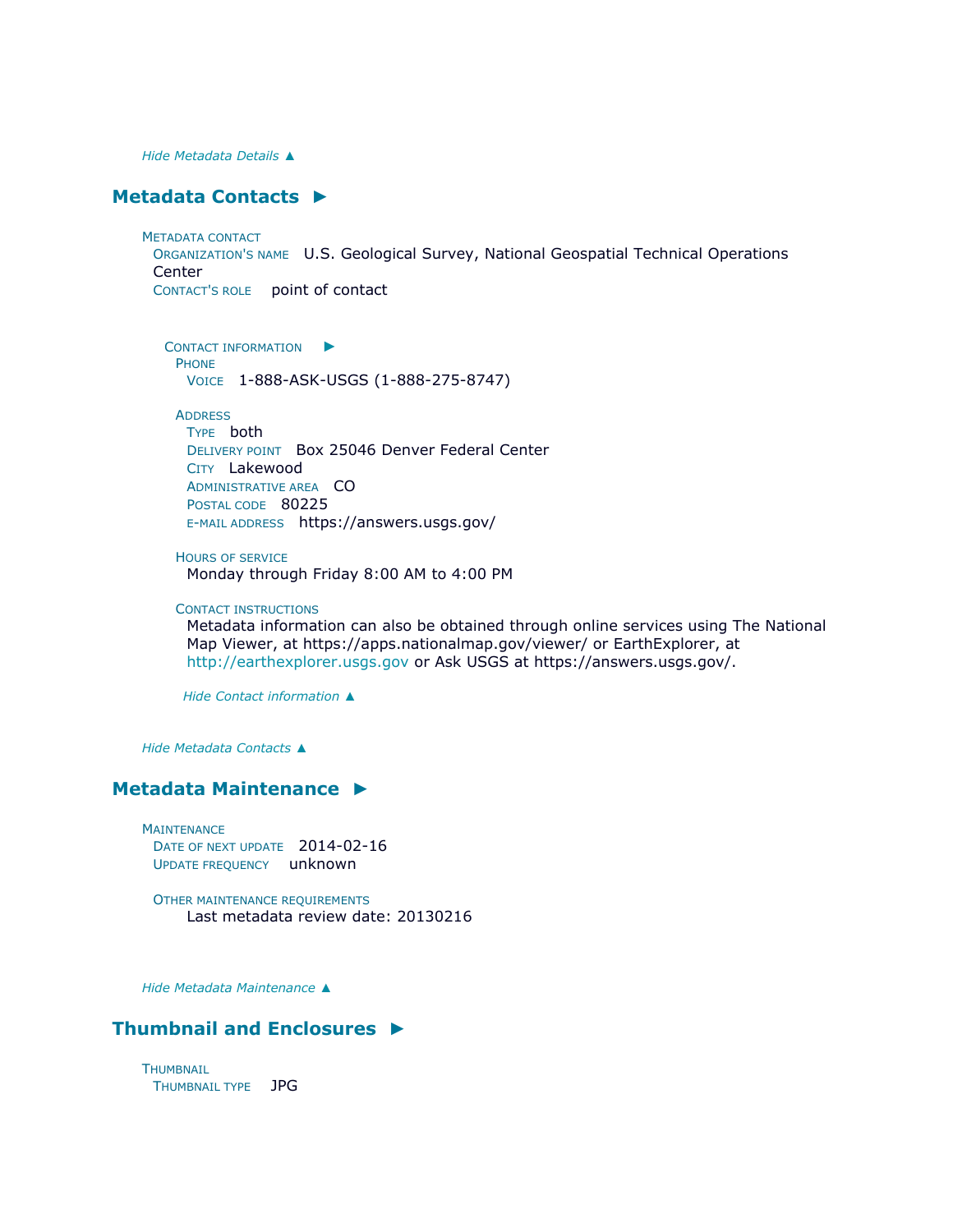*Hide [Thumbnail and Enclosures](file:///C:/Users/swalker/AppData/Local/Temp/arcA846/tmpFAD.tmp.htm%23ID0EQA) [▲](file:///C:/Users/swalker/AppData/Local/Temp/arcA846/tmpFAD.tmp.htm%23ID0EQA)*

### [FGDC Metadata \(read-only\)](file:///C:/Users/swalker/AppData/Local/Temp/arcA846/tmpFAD.tmp.htm%23fgdcMetadata) [▼](file:///C:/Users/swalker/AppData/Local/Temp/arcA846/tmpFAD.tmp.htm%23fgdcMetadata)

DETAILED DESCRIPTION ENTITY TYPE ENTITY TYPE LABEL MS\_MSRiver\_May2022

ATTRIBUTE ATTRIBUTE LABEL FID ATTRIBUTE DEFINITION Internal feature number. ATTRIBUTE DEFINITION SOURCE Esri ATTRIBUTE DOMAIN VALUES UNREPRESENTABLE DOMAIN Sequential unique whole numbers that are automatically generated.

**ATTRIBUTE** ATTRIBUTE LABEL Shape ATTRIBUTE DEFINITION Feature geometry. ATTRIBUTE DEFINITION SOURCE Esri ATTRIBUTE DOMAIN VALUES UNREPRESENTABLE DOMAIN Coordinates defining the features.

**ATTRIBUTE** ATTRIBUTE LABEL OBJECTID

**ATTRIBUTE** ATTRIBUTE LABEL permanent\_

**ATTRIBUTE** ATTRIBUTE LABEL fdate

**ATTRIBUTE** ATTRIBUTE LABEL resolution

**ATTRIBUTE** ATTRIBUTE LABEL gnis\_id

**ATTRIBUTE** ATTRIBUTE LABEL gnis\_name

**ATTRIBUTE** ATTRIBUTE LABEL areasqkm

**ATTRIBUTE** ATTRIBUTE LABEL elevation

ATTRIBUTE ATTRIBUTE LABEL ftype

**ATTRIBUTE** ATTRIBUTE LABEL fcode

**ATTRIBUTE**